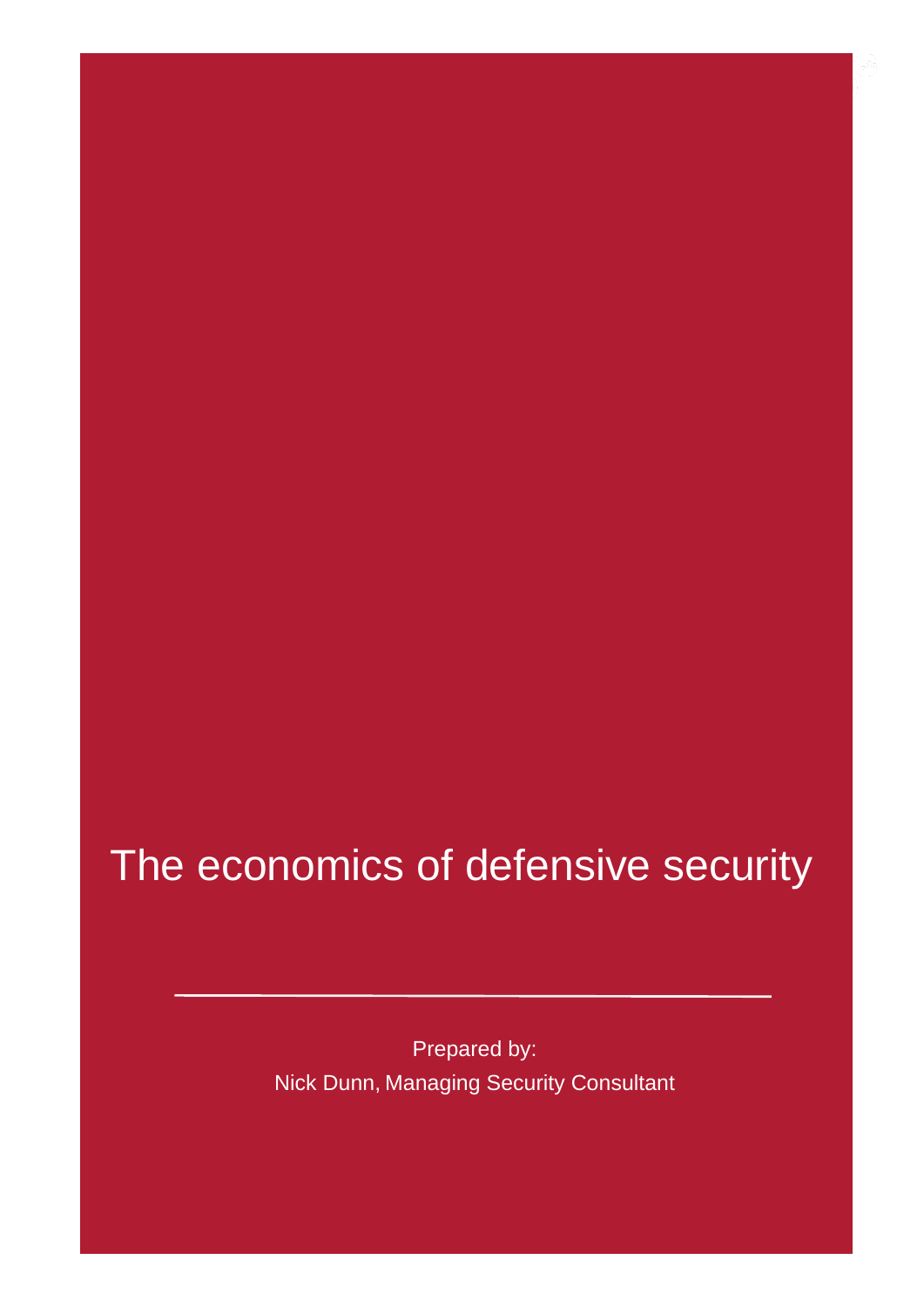### **Table of contents**

| 1. Executive summary                      | $\mathbf{3}$   |
|-------------------------------------------|----------------|
| 2. Introduction                           | 4              |
| 3. The evolving threat landscape          | $5\phantom{.}$ |
| 4. Data breaches by sector                | 6              |
| 5. Data breach costs                      | 11             |
| 6. Prevention & defence costs             | 18             |
| 7. Defence costs compared to breach costs | 21             |
| 8. Theory vs reality                      | 24             |
| 9. Conclusions                            | 25             |
| 10. References                            | 26             |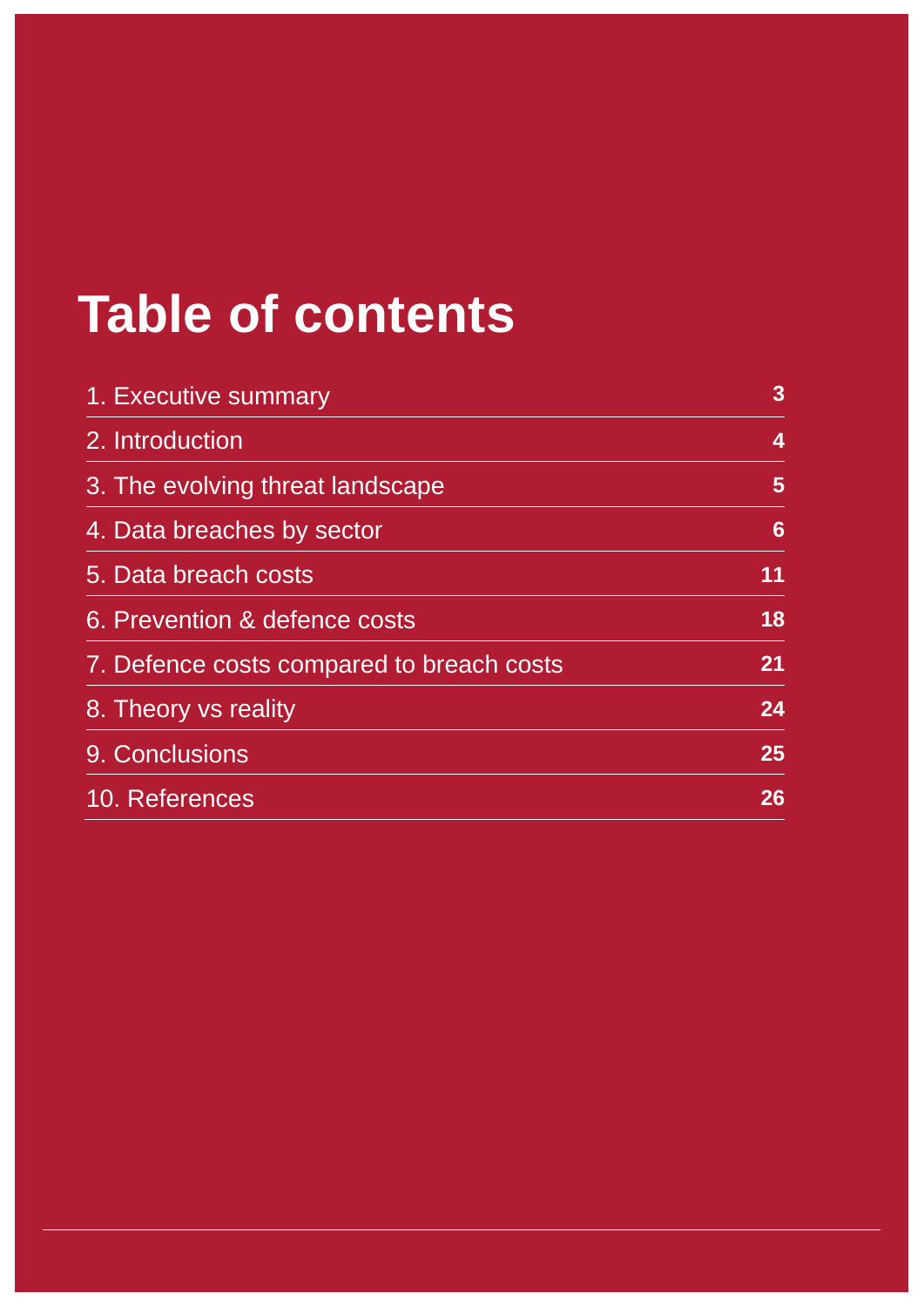## **1. Executive summary**

### **Defensive security - balancing costs against risks & potential losses**

This paper examines the costs of cyber defence in comparison to the costs and likelihood of a data breach. Varying breach costs and attack probabilities for different industry sectors are used to indicate the likely cost-effectiveness or overspend for different sectors and estate sizes in order to determine the cost or cost benefits of effective cyber defence.

The key highlights are:

- 1. The cost of a breach varies by sector and the number of breached records
- 2. The likelihood of a successful breach varies by sector
- 3. There is a cut-off point that varies across sectors where it is *theoretically* cheaper to ignore security for an entity with sufficiently low revenues and small numbers of records
- 4. The risks of not securing the IT estate in some sectors is so great that it cannot be ignored

**The risks of not securing the IT estate in some sectors is so great that it cannot be ignored**

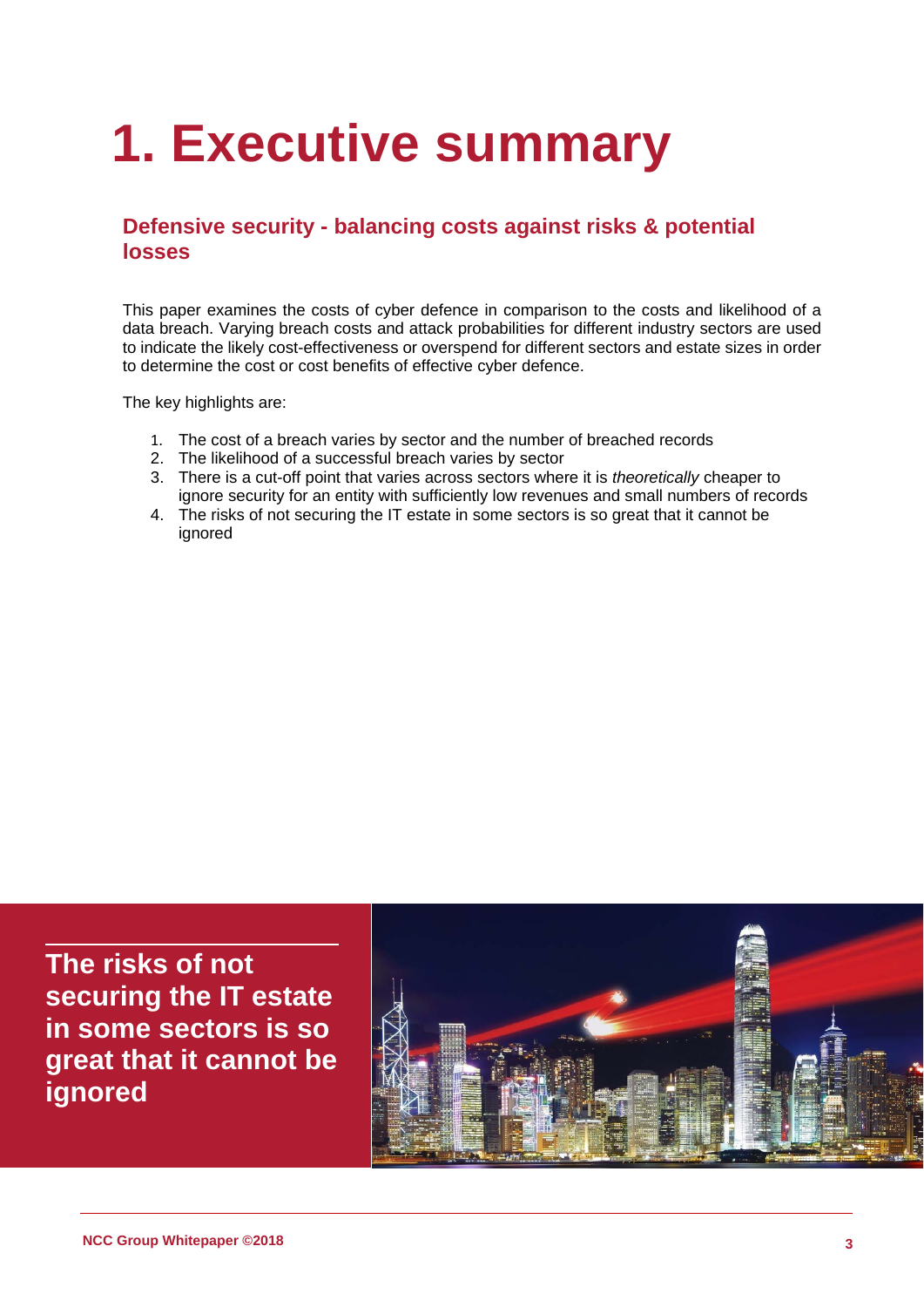# **2. Introduction**

While there are many claims that cyber security is an indispensable necessary cost, there is also a body of opinion that cyber security does not always justify its costs and the costs of a breach are frequently either exaggerated or unclear. As a result, this whitepaper aims to compare breach costs to defence costs and examine the arguments in favour of, or against, an increased security spend to defend critical assets.

### **2.2 The role of risk acceptance**

In some instances, there is no real choice of whether or not to implement cyber defences, as legislation or risk appetite demands a certain minimum level of precaution. For example, the healthcare, defence and financial industries are subjected to legislation or regulation to varying degrees in almost every country and the choice of not spending on cyber defences is not available.

In other cases, a breach has no monetary cost but may still have significant impacts, such as the effect on a nation's defences resulting from a compromise of military resources or the effects on individual patients resulting from the compromise of a healthcare provider.

The sectors discussed above have a much more limited choice with regards to defence implementation and are obliged to maintain some level of defence. We will focus on the costs of defence and breaches in purely commercial terms, mainly for organisations which have a greater freedom of choice as to how much or how little they spend on defences.

#### **2.3 Limitations & disclaimers**

There is, clearly, no reliable way to measure unreported or undetected breaches. The information relating to data breach occurrences has been gathered from public sources, usually from organisations operating in countries which have laws enforcing disclosure of data breaches. Consequently, the disclosure figures relate almost entirely to breaches or compromises where legal disclosure is compulsory - usually a loss or theft of personal data.

A small number of other breaches come to the public notice either because of services going offline for an extended period or because they are reported directly by a successful attacker wishing to cause embarrassment to the victim, to demonstrate their skills and achievements, or both. In these cases, data may be available from the news media and victim companies' annual reports.

Finally, it must be assumed that there are other types of breaches that go unreported, either due to a desire to avoid bad publicity and the associated loss of revenue that invariably accompanies adverse publicity, or because of other concerns such as the necessary privacy concerns of defence and government organisations. There is, of course, no way to obtain data for any unknown breaches.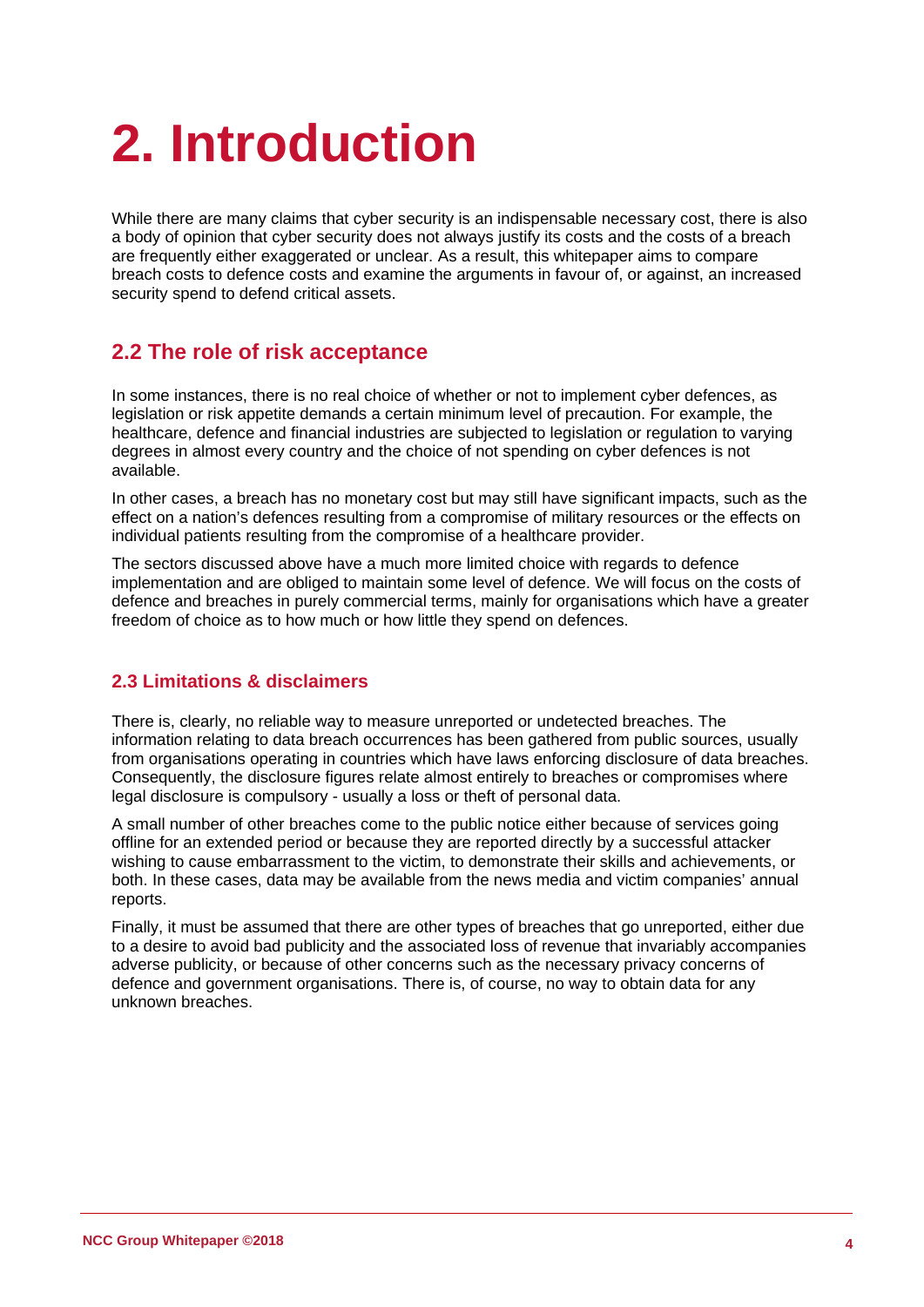## **3. The evolving threat landscape**

Examination of data from Western Europe and North America shows a rise in the number of reported attacks reported each year and a rise in the number of data breaches. This would appear to be driven to some extent by a rise in the value of certain types of data and an increase in the attack surface of the typical organisation as larger numbers and a wider variety of resources are exposed to the internet.

For example, in the UK, the Office for National Statistics reported an increase in breaches per quarter throughout 2016 and the number of breaches in the first quarter of 2017 (678) was approximately 50% higher than in the first quarter of 2016 (448).

Over recent years the comparative values of different record types has varied, with studies in 2014 reporting medical records to be worth 10 to 20 times as much as financial records, while a 2017 study reported the opposite, giving financial accounts a much higher value than medical records.

A Reuters report in 2014 gives the following comparison [1]:

"Stolen health credentials can go for \$10 each, about 10 or 20 times the value of a U.S. credit card number, according to Don Jackson, director of threat intelligence at PhishLabs"

While a McAfee study in 2017 gives the following values [2]:

- McAfee Labs finds stolen medical records available for sale from \$0.03 to \$2.42 per record.
- Comparable stolen financial account records available for \$14.00 to \$25.00.
- Credit and debit card account data available for \$4.00 to \$5.00 per account record.
- Most lucrative cybercrime targeting health care industry data is pharmaceutical, biotech intellectual property.
- Cyber crime-as-a-service economy is developing specifically around healthcare industry data.
- Concerted effort by cybercriminals to recruit health care industry insiders as accomplices.

There appears to be a recent, growing type of theft where attackers attempt to steal computing resources, principally processing power, in order to mine cryptocurrencies [3]. Interesting as this is, there is not a great deal of public data that can be used to add to our discussion at the time of writing. While a successful attack of this nature does not necessitate a breach disclosure (one of the reasons for a lack of data) and may not result in any direct loss or theft of data, it can result in indirect costs from incident response and in increased resource usage.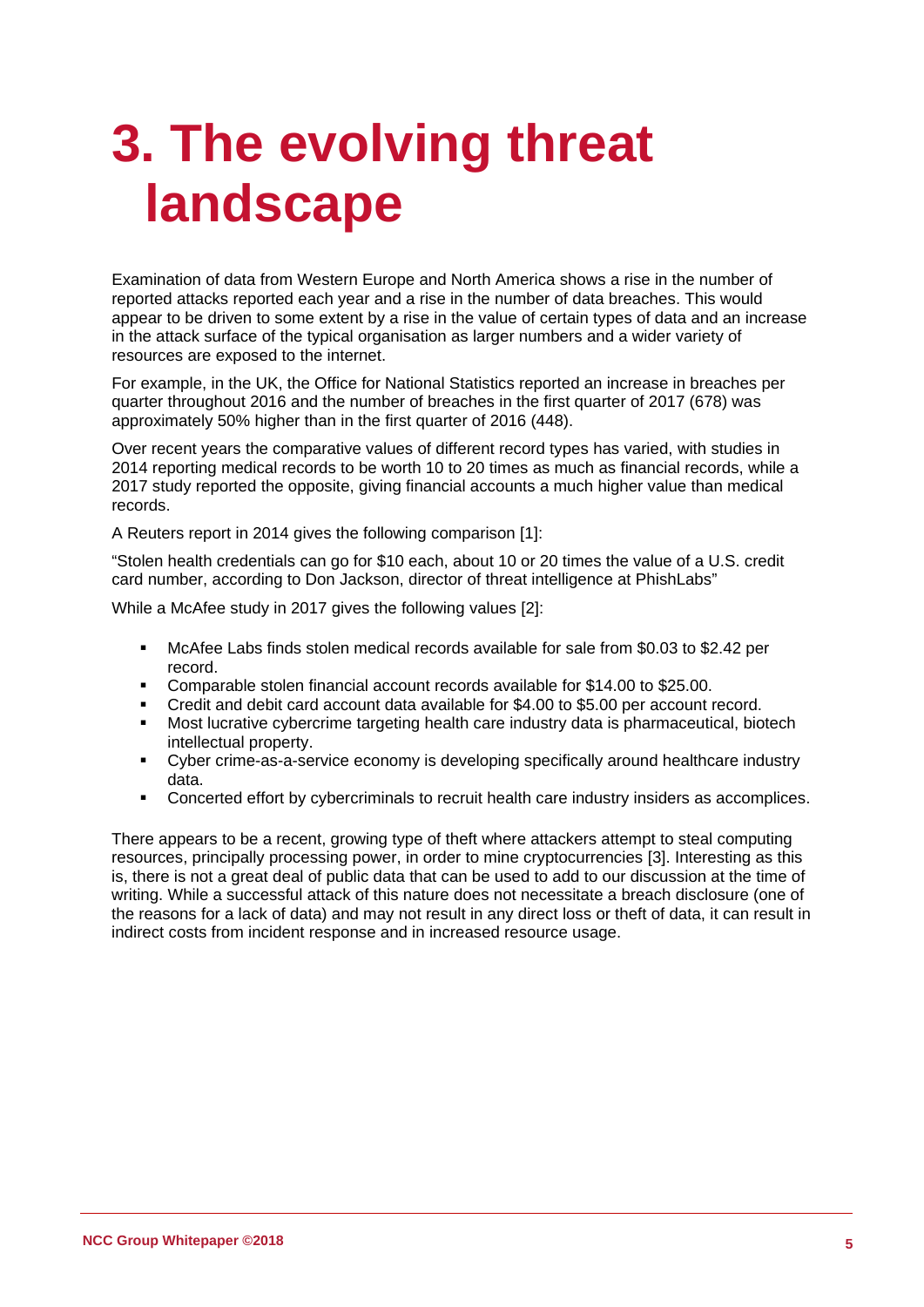## **4. Data breaches by sector**

When looking at the impact of data breaches, the industry sector plays a prominent part in the likelihood of attack. As discussed above, this is partly driven by the value of data emanating from different sectors and partly by variations in the attack surface for different sectors.

An additional factor is the sociological or political aspect, whereby a sector may be targeted because it is viewed negatively by hacktivist groups, such as the targeting of religious groups, political organisations, banking or governments by activists who oppose the current political position (or perceived political position) of their targets.

### **4.1 Gathering breach data**

Information about worldwide data breaches is affected by differing legal requirements for disclosure around the world and so any figures should be viewed as a guideline rather than a fact. The trends for certain types of breach can be viewed as reasonably accurate for North America and Western Europe where laws exist enforcing disclosure for an unauthorised compromise of personal data.

Ponemon Institute provides an annual report showing the average number of data breaches and average costs of data breaches around the world, which has been used to provide numbers and costs in this report [4].

### **4.2 Data breaches in the UK**

The UK was chosen for detailed investigation, as there is usable government data for the number of companies and organisations, along with their turnover, broken down into market sectors available from the UK Government and the Office for National Statistics. In addition, detailed information is available from the Information Commissioner's Office for the number of reportable breaches (chiefly those involving personal data), again broken down into market sector [5].

The UK also occupies a convenient median position in Ponemon Institute's data, being the middle-ranking country for 'average number of records breached' and for 'average organisational cost of breach' [6].

### **4.3 Factors affecting the accuracy of figures**

It should be noted that the likelihood of an attack for government organisations can be viewed as more likely than illustrated by the officially disclosed data breach figures. Government assets in the UK and in other states are attacked on a regular basis by nation state actors and other groups whose attacks would not be listed. They are also not always disclosed either because of national security or because such organisations are not bound by the same rules obliging disclosure.

In addition, we are forced to some degree to assume that governments suffer breaches from nation state actors which remain undisclosed, either because they are not discovered or for national security reasons.

As a result of these considerations, some caution should be exercised when dealing with the costs and probabilities in the document. They should be viewed as a guideline rather than fixed rules.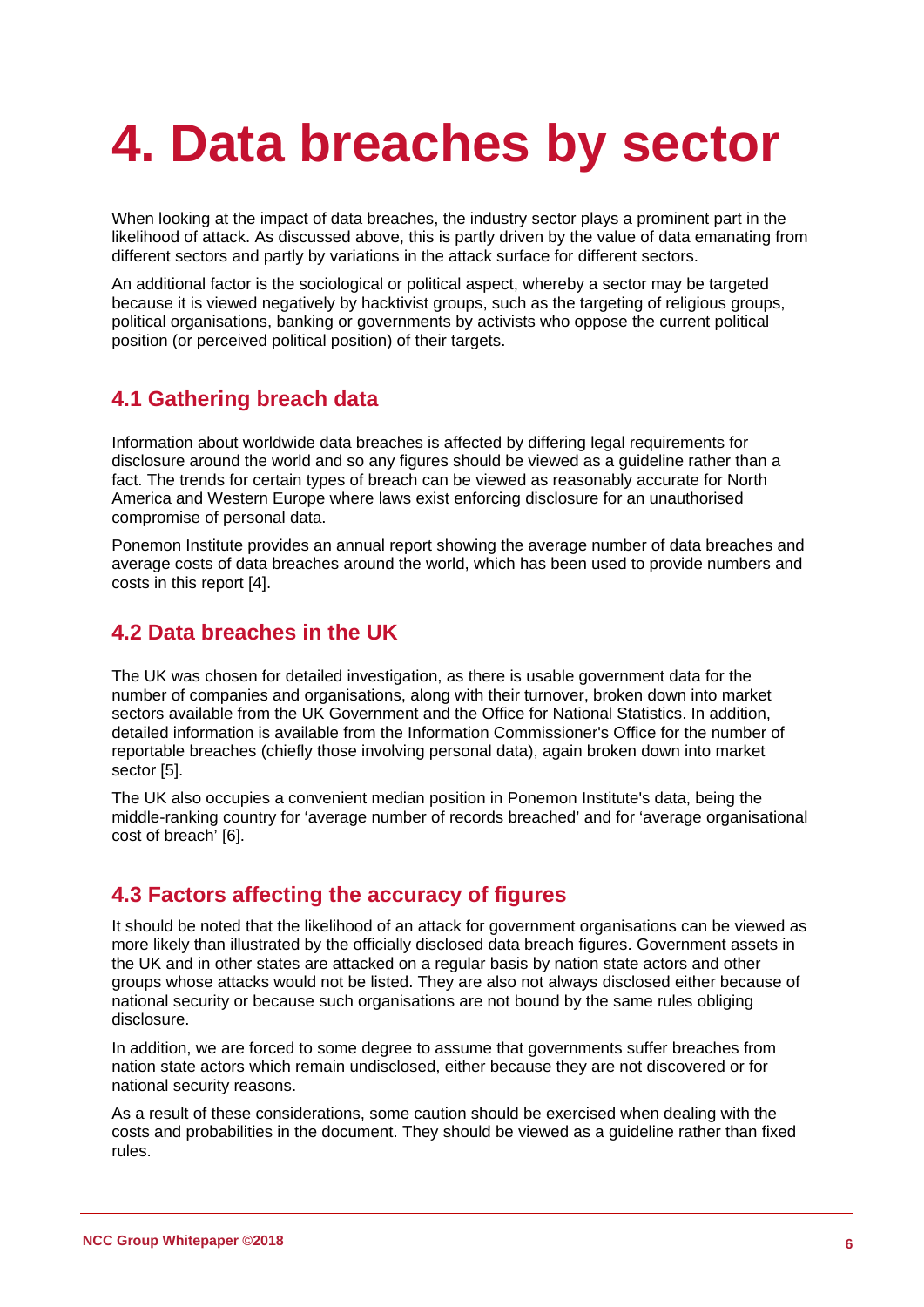### **4.4 UK businesses by sector**

According to UK Government figures, there are 2,555,000 businesses in the UK registered for VAT and/or PAYE (UK taxation schemes applying to businesses above a certain turnover). [7]

These businesses can be broadly broken down as follows:

- Sole proprietors and partnerships: 27.4%<br>Companies and public corporations: 68.89
- **Companies and public corporations: 68.8%**<br>The largest sector is professional scientific
- The largest sector is professional, scientific and technical: 18%

These figures, as shown below, can be used in conjunction with breach data per sector in order to give a clearer picture of the likelihood of a breach for each sector.

#### **Number of VAT and/or PAYE businesses by broad industrial grouping: UK, 2014 to 2016 [7]**

| Count (to nearest thousand)                              |                |      |                |      |       |      |
|----------------------------------------------------------|----------------|------|----------------|------|-------|------|
|                                                          | 2014           | $\%$ | 2015           | %    | 2016  | %    |
| Agriculture, forestry & fishing                          | 146            | 6.2  | 147            | 6.0  | 148   | 5.8  |
| <b>Production</b>                                        | 140            | 5.9  | 142            | 5.8  | 146   | 5.7  |
| Mining, quarrying & utilities                            | 11             | 0.5  | 12             | 0.5  | 13    | 0.5  |
| <b>Manufacturing</b>                                     | 129            | 5.5  | 130            | 5.3  | 133   | 5.2  |
| <b>Construction</b>                                      | 274            | 11.6 | 284            | 11.6 | 302   | 11.8 |
| Wholesale & retail; repair of motor<br>vehicles          | 372            | 15.7 | 369            | 15.0 | 370   | 14.5 |
| <b>Motor trades</b>                                      | 71             | 3.0  | 72             | 2.9  | 73    | 2.9  |
| Wholesale                                                | 105            | 4.4  | 104            | 4.3  | 104   | 4.1  |
| Retail                                                   | 196            | 8.3  | 192            | 7.9  | 192   | 7.5  |
| Transport & storage (inc. postal)                        | 74             | 3.1  | 83             | 3.4  | 93    | 3.6  |
| <b>Accommodation &amp; food services</b>                 | 145            | 6.2  | 146            | 6.0  | 148   | 5.8  |
| Information & communication                              | 181            | 7.6  | 193            | 7.9  | 207   | 8.1  |
| <b>Finance &amp; insurance</b>                           | 45             | 1.9  | 49             | 2.0  | 52    | 2.1  |
| <b>Property</b>                                          | 85             | 3.6  | 88             | 3.6  | 91    | 3.6  |
| Professional, scientific & technical                     | 409            | 17.3 | 436            | 17.8 | 459   | 18.0 |
| <b>Business administration &amp; support</b><br>services | 181            | 7.7  | 194            | 7.9  | 208   | 8.2  |
| <b>Public administration &amp; defence</b>               | $\overline{7}$ | 0.3  | $\overline{7}$ | 0.3  | 7     | 0.3  |
| <b>Education</b>                                         | 39             | 1.6  | 40             | 1.7  | 42    | 1.6  |
| <b>Health</b>                                            | 99             | 4.2  | 106            | 4.3  | 113   | 4.4  |
| Arts, entertainment, recreation & other<br>services      | 164            | 6.9  | 166            | 6.8  | 168   | 6.6  |
| <b>TOTAL</b>                                             | 2,361          | 100  | 2.449          | 100  | 2,555 | 100  |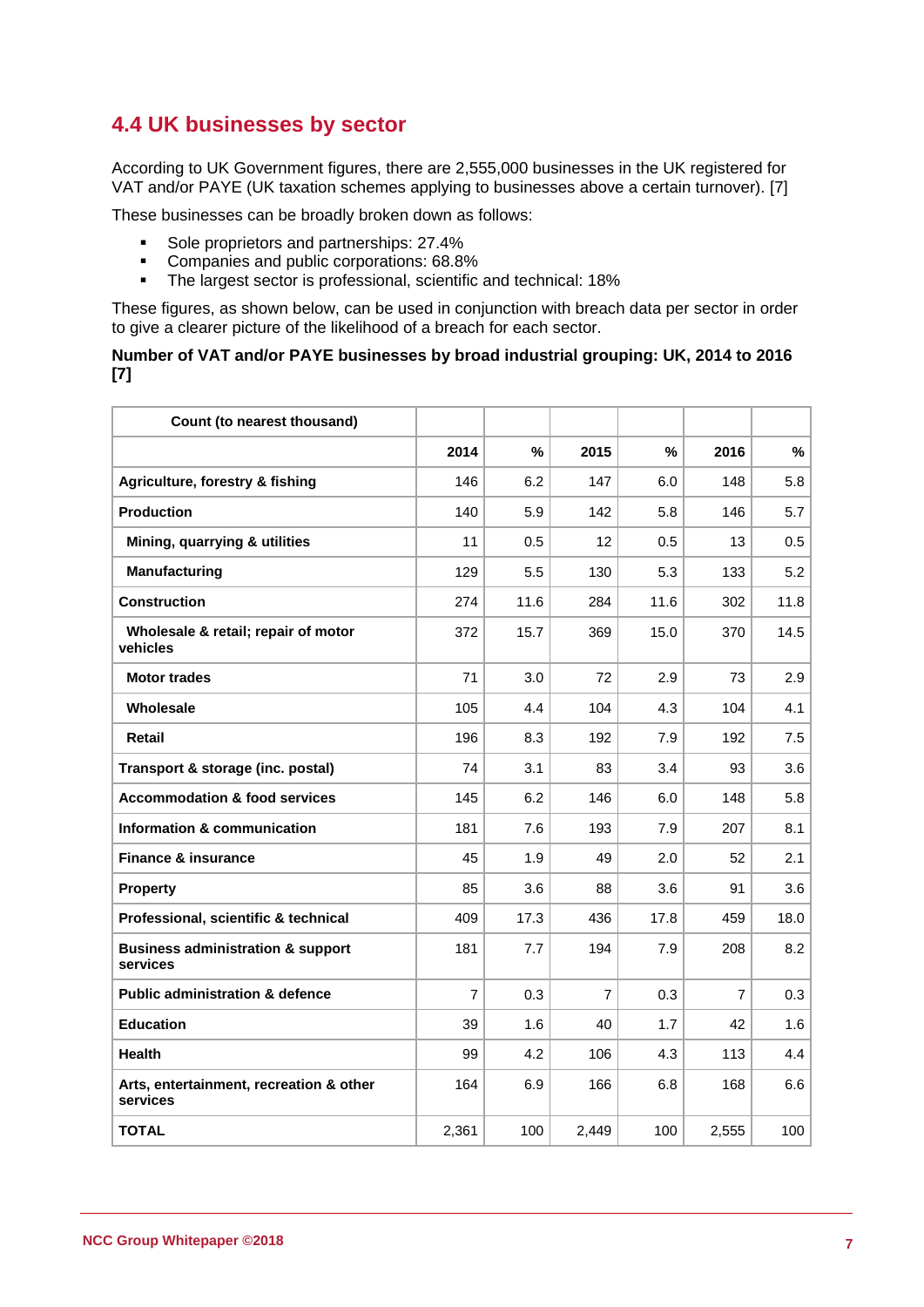### **4.5 UK data breaches – The numbers**

The figures for UK data breaches in 2016 give a total of 2168 reportable breaches. It is notable that reportable data breaches, in the UK and worldwide, have continued to increase. In the UK, there was a rise in incidents per quarter throughout 2016 and Q1 of 2017 was 50% up on Q1 of 2016 [5]:

Q1 2016: 448<br>Q1 2017: 678  $Q1 2017$ :

Over the same period, according to ID Theft Centre, data breaches were up 40% in the USA, with 1091 reported breaches in 2016 as compared to 780 in 2015 [8].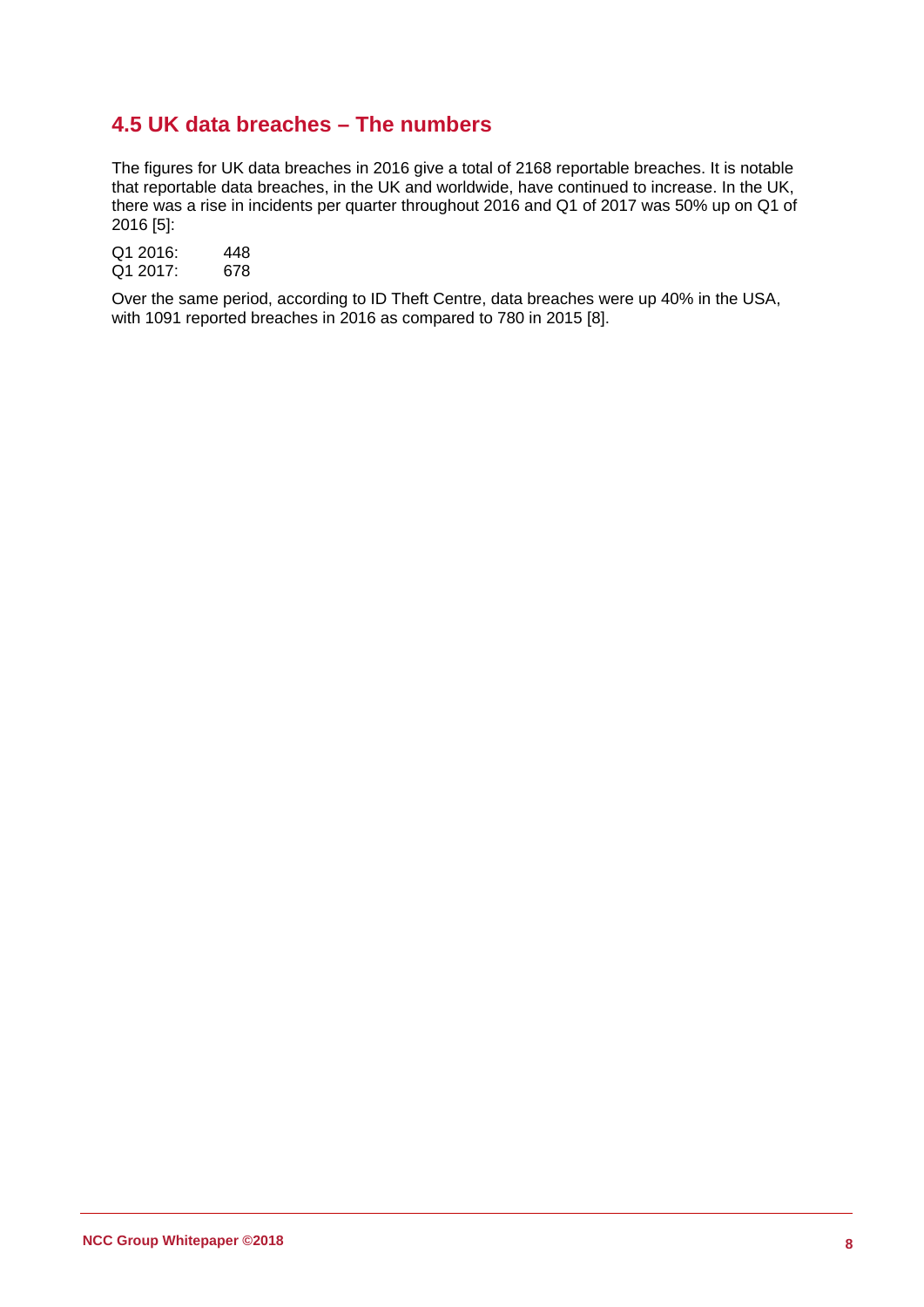By combining the figures from the UK data breach regulatory authority and the UK tax authorities, we get the following table, showing data breaches per market sector compared to the number of organisations in each sector. Some totals have been left blank for situations where it is difficult to assess the exact number of organisations from UK tax department figures or other official figures, such as 'religious' or 'other'.

It is important to note that we are looking at the number of successful attacks, not the total number of attempted attacks and so this can only act as a guideline to the probability of attack. This also explains the low figure in the financial sector. While it is accepted that cyber attacks take place against all major banking and financial organisations, these organisations are also well-defended, with a good security posture helping to reduce the number of successful attacks and to minimise the number of successful compromises.

| breaches<br>Total               | government<br>Central | Charitable<br>voluntary<br>and | Education | ఱ<br>insurance<br>Finance<br>credit | business<br>General | Health                                                        | Justice | property<br>services<br>Land or | Legal | government<br>Loca     | Marketing        | Media   | Membership<br>association | and telecoms<br>technology<br>Online | Political                                       | Regulators | Religious      | manufacture<br>Retail and | care<br><b>Social</b> | Transport<br>leisure<br>and | Utilities      | Other          |
|---------------------------------|-----------------------|--------------------------------|-----------|-------------------------------------|---------------------|---------------------------------------------------------------|---------|---------------------------------|-------|------------------------|------------------|---------|---------------------------|--------------------------------------|-------------------------------------------------|------------|----------------|---------------------------|-----------------------|-----------------------------|----------------|----------------|
| $Q1$ :<br>448                   | 9                     | 23                             | 36        | 25                                  | 36                  | 184                                                           | 18      | 17                              | 25    | 43                     | $\mathbf 0$      | 3       | $\overline{A}$            | 5                                    | и                                               | 3          | $\mathbf 0$    | 5                         | $\overline{7}$        | 6                           | 0              | $\mathbf 1$    |
| 545<br>$Q2$ :                   | 12                    | 29                             | 34        | 34                                  | 53                  | 232                                                           | 22      | 10                              | 14    | 62                     | 0                | 3       | $\overline{4}$            | 4                                    | $\overline{c}$                                  | 4          | $\overline{2}$ | 6                         | 8                     | 4                           | $\overline{c}$ | $\overline{4}$ |
| 598<br>$Q3$ :                   | 10 <sub>1</sub>       | 35                             | 40        | 40                                  | 56                  | 239                                                           | 27      | $\overline{7}$                  | 20    | 62                     |                  | 4       | $\overline{7}$            | 18                                   | 0                                               | 9          | $\mathbf 0$    | 5                         | 2                     | 3                           | 3              | 10             |
| 577<br>$Q4$ :                   | 12                    | 33                             | 56        | 37                                  | 52                  | 221                                                           | 39      | 5                               | 11    | 49                     | 0                | 0       | $\overline{7}$            | 13                                   | 0                                               | 6          | $\overline{ }$ | 8                         | $\overline{4}$        | $\overline{2}$              | $\mathbf{2}$   | 19             |
| 2168<br>Total:                  | 43                    | 120                            | 166       | 136                                 | 199                 | 876                                                           | 106     | 39                              | 70    | 216                    | 1                | 10      | 19                        | 40                                   | $\mathbf{3}$                                    | 22         | 3              | 24                        | 22                    | 15                          | $\overline{7}$ | 34             |
| companies<br>in sector<br>Total | <u>ම</u><br>426       | 167,109 [10]                   | 42,000    | 52,000                              | 280,000             | 3,000<br>$\overline{\phantom{0}}$<br>$\overline{\phantom{0}}$ |         | 91,000                          |       | $\overline{11}$<br>353 | $[12]$<br>25,000 | 168,000 |                           | 207,000                              | $\overline{5}$<br>$\frac{42}{13}$<br>16,<br>517 |            |                | 325,000                   |                       | 93,000                      | 40 [14]        |                |

Defining the 'political' group

When determining probability of attack for a 'political' organisation the total number of targets is dependent upon which groups are included:

426 govt depts

75 'high profile groups'

16 political parties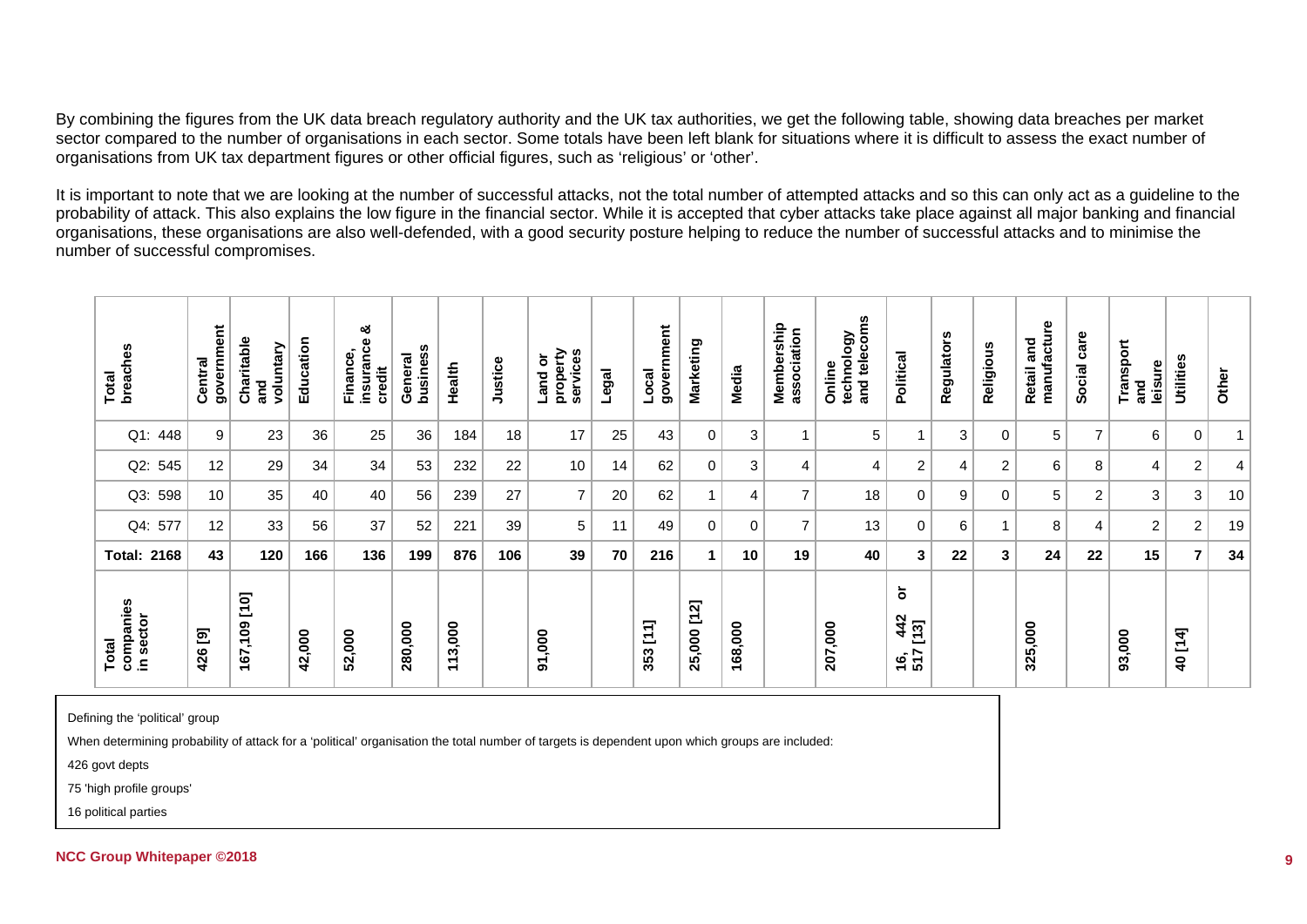Using the available figures for total number of data breaches and organisations, we can gauge a rough probability of a successful attack, at least for the more clearly defined sectors.

Notably the number of successful attacks in proportion to target organisations for government and local government are significantly higher than other sectors. The possible explanations for this are there being a greater number of attacks, weaker defences or some combination of the two.

Of the non-government breaches, the utilities sector had the largest proportion of successful compromises, with seven reportable breaches throughout 2016, in a sector with 40 organisations (17.5% likelihood of compromise).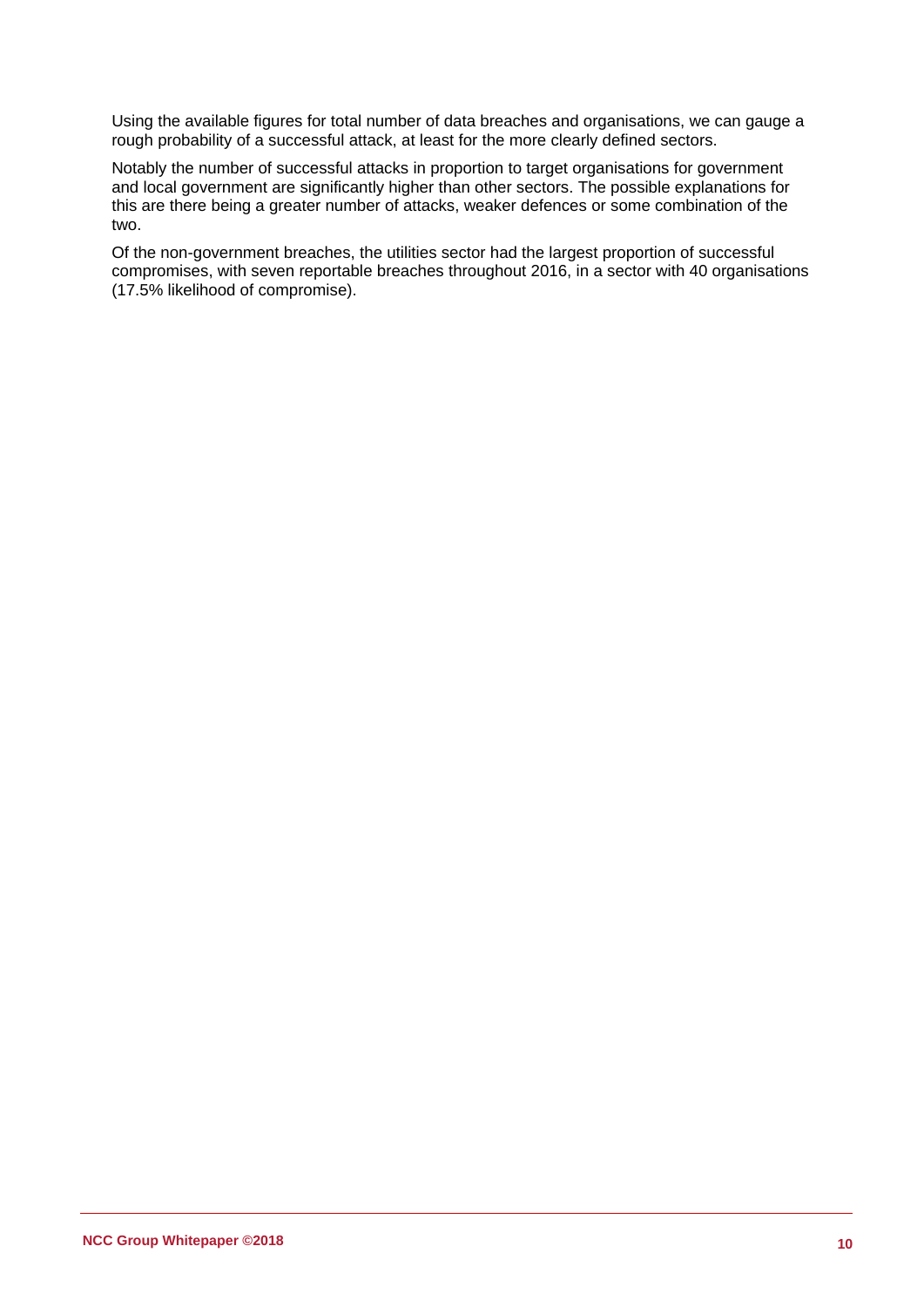## **5. Data breach costs**

### **5.1 Measuring breach cost data**

The costs of a data breach can be broken down into direct and indirect costs. The direct costs are both obvious and immediate. They include any fines resulting from the breach, lost revenue from any downtime during and after the breach and any additional staffing costs directly related to the breach, such as call-outs and overtime for incident response.

Direct costs can be summarised as follows:

- 1. Fines: Current maximum of £500,000, increasing to either 4% of your global annual turnover or €20 million following General Data Protection Regulation (GDPR) (whichever is greater)
- 2. Any theft of credit or resources
- 3. System downtime and associated revenue losses such as staff call-out costs for incident response

The indirect costs include the results of reputational damage, which can include an ongoing loss of revenue from both the loss of existing customers and a failure to attract new customers. Further indirect costs can result from the use of external consultancies and contractors for digital forensics, for hardening of systems and for other additional testing, redevelopment or reconfiguration of systems. The indirect costs are, by their nature, more difficult to quantify and are sometimes a matter of conjecture. Some of the indirect costs referred to in subsequent sections are implied via a reduction in profits, reduction in revenue or shrinking customer base, rather than being based on an outright statement by the breach victim(s).

Indirect costs can be summarised as follows:

- 1. Staff costs: Any extra payments, overtime, etc. involved in restoring systems from backups, associated testing, etc.
- 2. Reputational impact: Lost business, cancelled business and loss of both existing and potential customers.
- 3. Compensation: Something of a special case. This depends on legal obligations, the desire for good publicity and the nature of any existing contracts.
- 4. Reduction in company value: As an extreme example, Verizon was able to get a \$350 million price cut when buying Yahoo after they had suffered a breach.

### **5.2 Available breach cost data**

Studies carried out by Ponemon Institute and IBM Security are completed annually and have been chosen to give a guideline for breach costs in this study. The 2017 edition [4] covered 419 companies in 13 countries or regions. As the numbers are split by industry sector, they can be used in conjunction with the figures for UK industry data breaches and data on UK companies in different sectors.

In the past, measurements have also used a cost per customer or percentage of revenue as a rough calculation of potential breach costs. The 2015 Ponemon Institute [15] study gave \$200 per customer as the typical cost of a data breach. Cisco calculates cost as typically around 20% of revenue for more than one third of breached companies [16].

In their 2016 study [6], Ponemon Institute identified seven global trends in the cost of data breaches:

"Over the many years studying the data breach experience of 2,013 organisations in every industry, the research has revealed the following seven megatrends.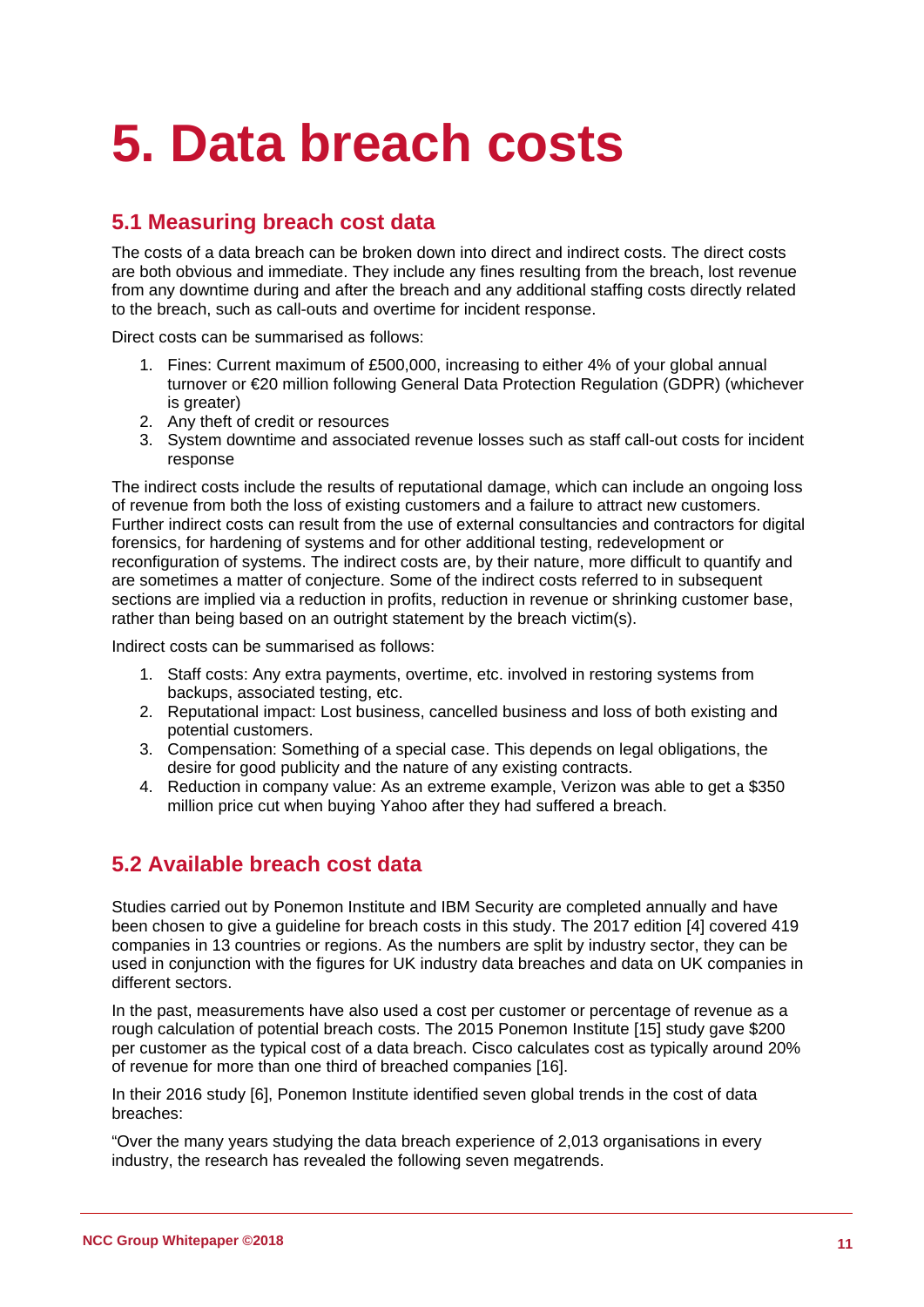1. Since first conducting this research, the cost of a data breach has not fluctuated significantly. This suggests that it is a permanent cost organisations need to be prepared to deal with and incorporate in their data protection strategies.

2. The biggest financial consequence to organisations that experienced a data breach is lost business. Following a data breach, organisations need to take steps to retain customers' trust to reduce the long-term financial impact.

3. Most data breaches continue to be caused by criminal and malicious attacks. These breaches also take the most time to detect and contain. As a result, they have the highest cost per record.

4. Organisations recognise that the longer it takes to detect and contain a data breach the more costly it becomes to resolve. Over the years, detection and escalation costs in our research have increased. This suggests investments are being made in technologies and in-house expertise to reduce the time to detect and contain.

5. Regulated industries, such as healthcare and financial services, have the most costly data breaches because of fines and the higher than average rate of lost business and customers.

6. Improvements in data governance programs will reduce the cost of data breach. Incident response plans, appointment of a Chief Information Security Officer (CISO,) employee training and awareness programs and a business continuity management strategy continue to result in cost savings.

7. Investments in certain data loss prevention controls and activities such as encryption and endpoint security solutions are important for preventing data breaches. This year's study revealed a reduction in the cost when companies participated in threat sharing and deployed data loss prevention technologies."

For our purposes the following headline from the report is of interest as this invites comparison with our other figures, covering the number of breaches per sector and likelihood of breaches per sector:

"The cost of data breach varies by industry. The average global cost of data breach per lost or stolen record was \$158. However, healthcare organisations had an average cost of \$355 and in education the average cost was \$246. Transportation (\$129), research (\$112) and public sector (\$80) had the lowest average cost per lost or stolen record."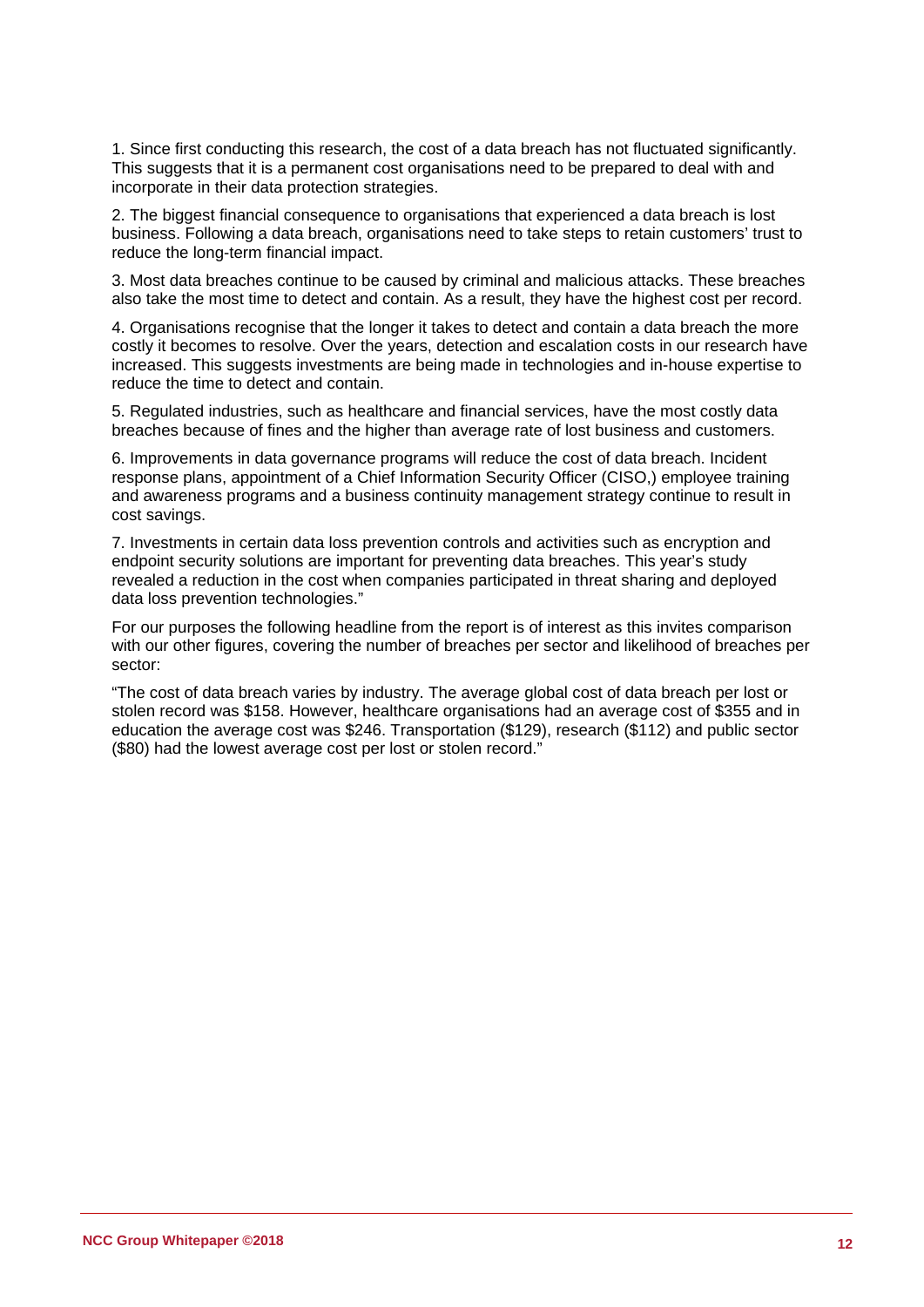### **5.3 UK breach costs**

Using the Ponemon Institute [4] figures, it is possible to build a clearer picture of the costs of a breach in relation to the number of compromised records. The following table outlines average costs across all sectors and shows costs for the public sector, which, as discussed earlier, is generally subjected to tighter regulation and has limited freedom of choice regarding defence implementation (or at least the choice to not defend is largely absent).

The theoretical cost of impact as compared to the number of breached records is also worthy of note and shows the impact of increased estate size upon any potential losses. Using the average Ponemon Institute [4] figure for costs per breached record, a relatively small breach involving 2,000 compromised records would theoretically result in a cost of £240,000, whereas a largescale breach involving 1 million compromised records would theoretically result in a cost of £120 million.

| <b>Number of</b><br>records | Average cost<br>(all sectors) (£) | <b>Public</b><br>sector cost (£) |
|-----------------------------|-----------------------------------|----------------------------------|
| 1,000                       | 120,000                           | 60,000                           |
| 2,000                       | 240,000                           | 120,000                          |
| 4,000                       | 480,000                           | 240,000                          |
| 6,000                       | 720,000                           | 360,000                          |
| 8,000                       | 960,000                           | 480,000                          |
| 10,000                      | 1,200,000                         | 600,000                          |
| 12,000                      | 1,440,000                         | 720,000                          |
| 14,000                      | 1,680,000                         | 840,000                          |
| 16,000                      | 1,920,000                         | 960,000                          |
| 18,000                      | 2,160,000                         | 1,080,000                        |
| 20,000                      | 2,400,000                         | 1,200,000                        |
| 30,000                      | 3,600,000                         | 1,800,000                        |
| 40,000                      | 4,800,000                         | 2,400,000                        |
| 50,000                      | 6,000,000                         | 3,000,000                        |
| 60,000                      | 7,200,000                         | 3,600,000                        |
| 80,000                      | 9,600,000                         | 4,800,000                        |
| 100,000                     | 12,000,000                        | 6,000,000                        |
| 150,000                     | 18,000,000                        | 9,000,000                        |
| 200,000                     | 24,000,000                        | 12,000,000                       |
| 500,000                     | 60,000,000                        | 30,000,000                       |
| 1,000,000                   | 120,000,000                       | 60,000,000                       |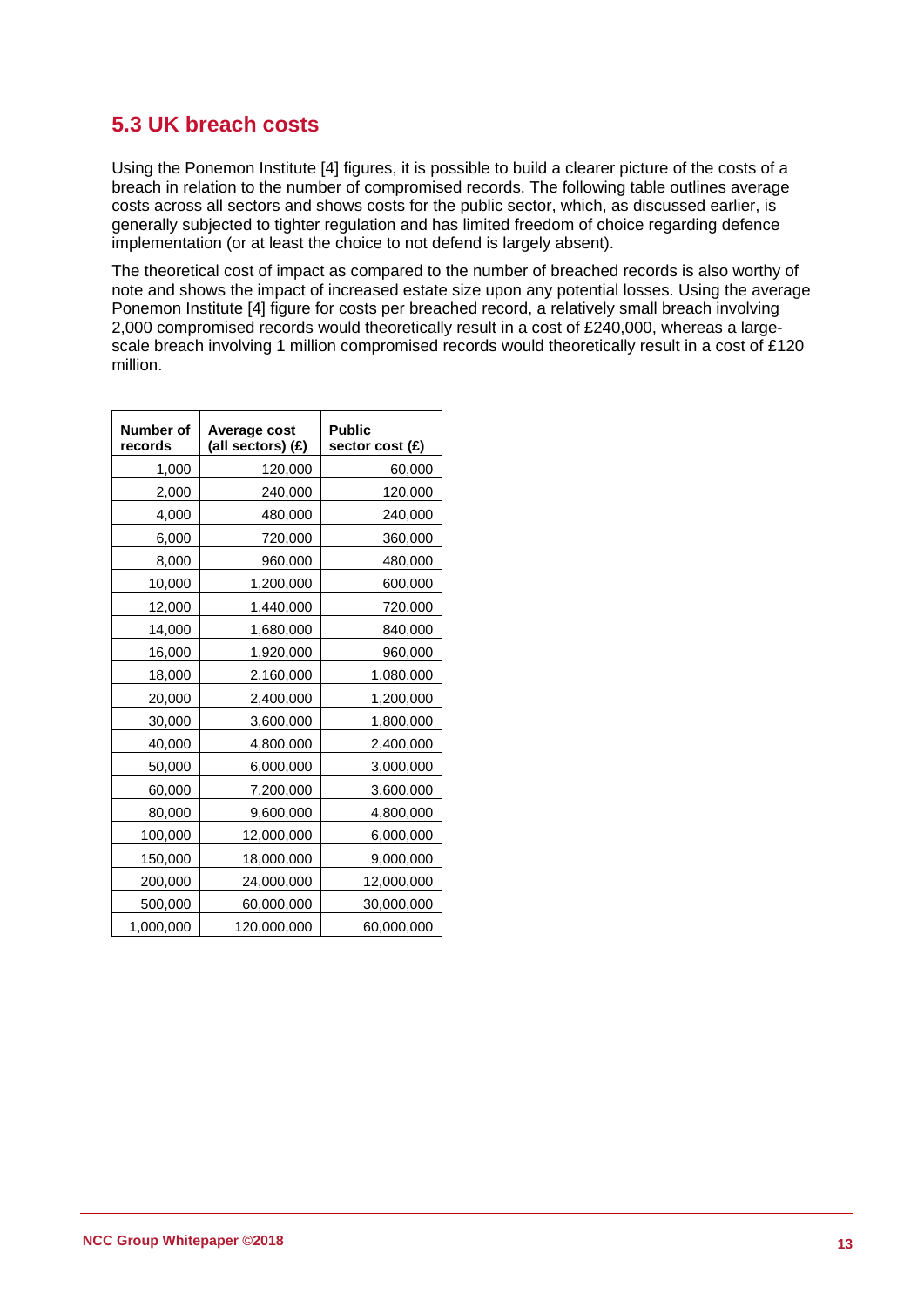### **5.4 An alternative view of breach costs**

Using Cisco's model for breach costs as equal to 20% of revenue [16], in combination with the UK Office of National Statistics' figures for turnover of companies in 2016 [7] we have the following theoretical breach costs. Breach costs have been calculated as the midpoint of the range. For example in the £250,000 - £499,000 range, costs have been calculated with £375,000 to give a loss of £75,000.

#### **Companies by turnover**

| Turnover size band∣<br>(thousands $E$ ):                        | $0 - 49$ | 50-99   | 100-249 | 250-499 | 500-999 | 999, 1-000, ا | 2,000-4,999 | 5,000-9,999 | 10,000-<br>49.999 | $50,000+$ | Total     |
|-----------------------------------------------------------------|----------|---------|---------|---------|---------|---------------|-------------|-------------|-------------------|-----------|-----------|
| Number of<br>companies                                          | 433.115  | 604,100 | 795,665 | 309.745 | 181,145 | 103,920       | 69,925      | 26,620      | 22,825            | 7,450     | 2,554,510 |
| <b>Projected average</b><br>lloss at $20\%$<br>(thousands $E$ ) |          | 15      | 35      | 75      | 150     | 300           | 700         | .500        | 6,000             | 10,000    |           |

To put the costs in perspective and to give some comparison of the differences between costing methods, for a business with a £1,000,000 turnover (the midpoint column) there is a theoretical breach cost of £200,000 using the 20% guideline. For a breach involving 22,759 records (the average number for a data breach) multiplied by the Ponemon Institute's £125 per capita cost in the UK [4], we get a theoretical average loss of £2,844,875 (noting the wide variations between sectors).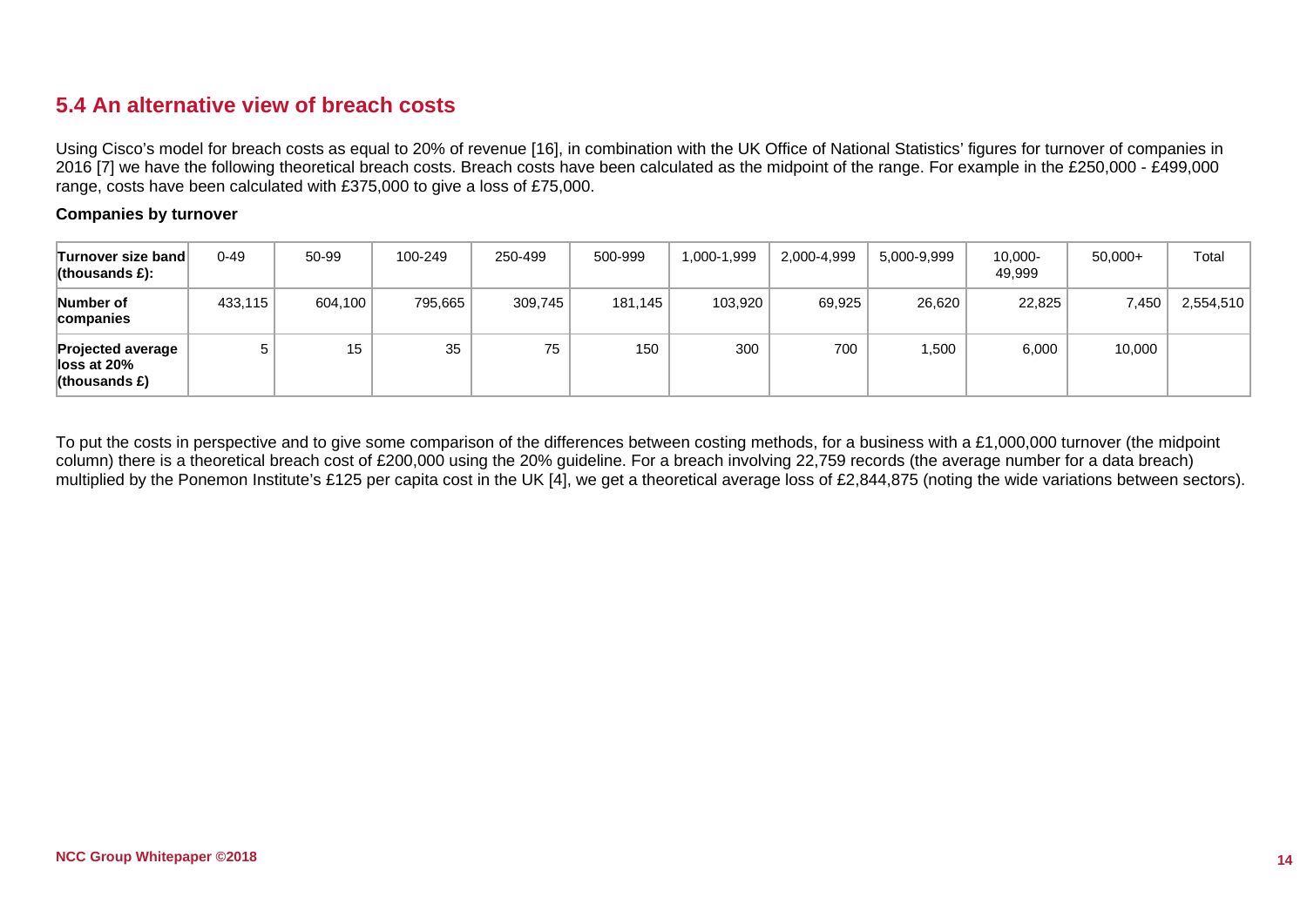### **5.5 UK breach costs by industry sector**

Ponemon Institute's 2017 costs [4] for a breached record in each industry sector are shown below, using a conversion rate of \$1 = £0.75. As discussed above, the public sector impact is roughly half the average financial impact across all sectors.

Interestingly, healthcare and education are the sectors with the highest losses, just ahead of the less surprising financial sector.

| <b>Sector</b>  | <b>Breach cost per</b><br>record (£) |
|----------------|--------------------------------------|
| Healthcare     | 267                                  |
| Education      | 185                                  |
| Financial      | 166                                  |
| Service        | 156                                  |
| Life science   | 147                                  |
| Retail         | 129                                  |
| Communications | 123                                  |
| Industrial     | 117                                  |
| Energy         | 111                                  |
| Technology     | 109                                  |
| Hospitality    | 105                                  |
| Consumer       | 100                                  |
| Media          | 99                                   |
| Transportation | 97                                   |
| Research       | 84                                   |
| Public         | 60                                   |
| Average        | 120                                  |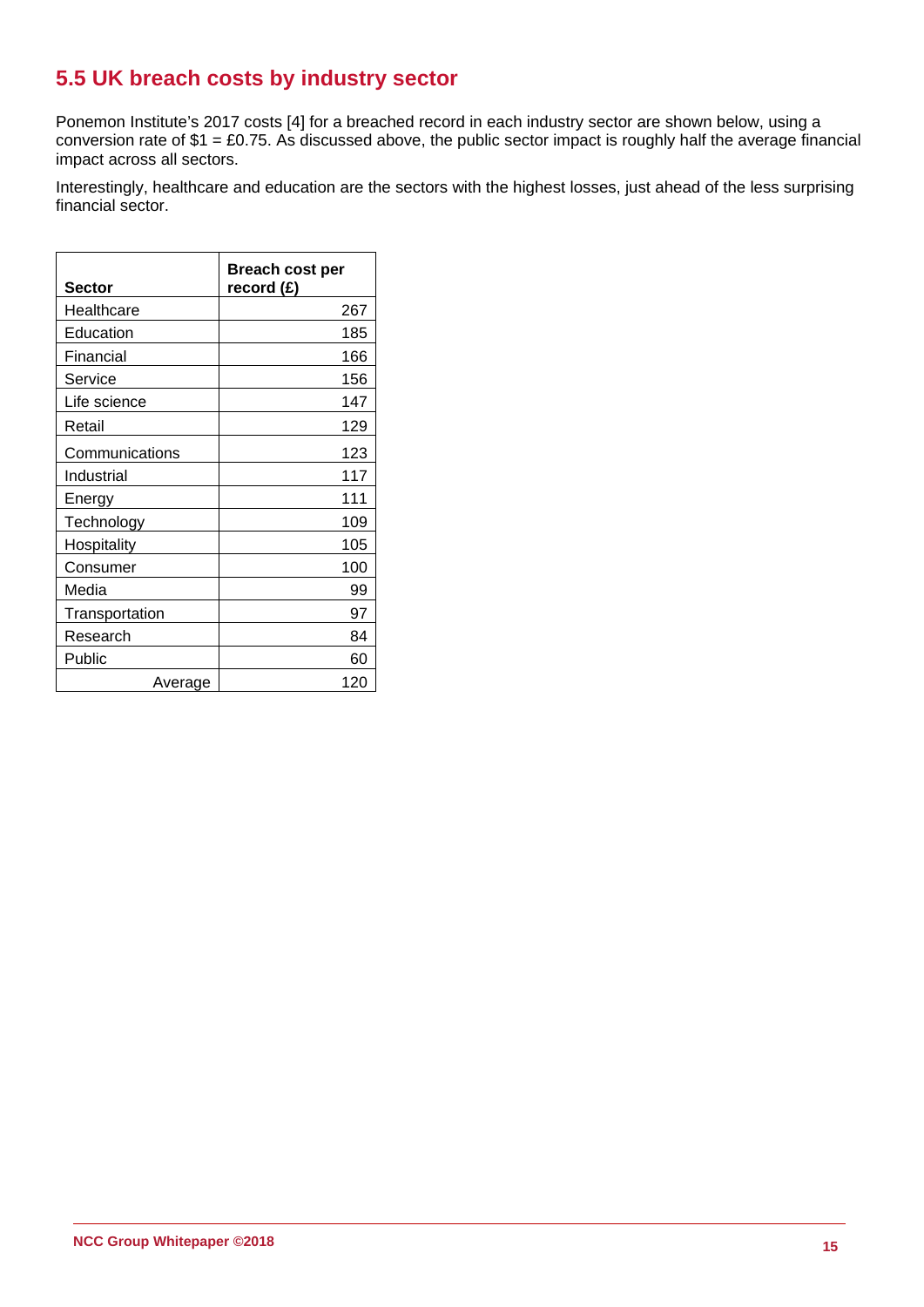Using Ponemon Institute's costings for different industry sectors in the UK [4], it is possible to gain the following figures for breach costs in relation to sector and number of records. This can provide an interesting, if theoretical, guide to rising costs for numbers of breached records and varying costs across sectors. Both of these factors will come into play when we compare breach costs to defence costs.

Figures in the following table have been placed with sector multipliers in descending order of cost, from left to right. As discussed, Healthcare on the extreme left is the sector which incurs the greatest breach costs.

| records<br>৳<br>Number | Healthcare (£) | Education (£) | Financial (£) | Service (£) | Life science (£) | Retail (£) | Communications (£) | Industrial (£) | $\widehat{\mathbf{e}}$<br>Energy | Technology (£) | Hospitality (£) | $\mathbf{\Theta}$<br>Consumer | $\widehat{\mathbf{e}}$<br>Media | Transportation (£) | Research (£) |
|------------------------|----------------|---------------|---------------|-------------|------------------|------------|--------------------|----------------|----------------------------------|----------------|-----------------|-------------------------------|---------------------------------|--------------------|--------------|
| 1,000                  | 267,000        | 185,000       | 166,000       | 156,000     | 147,000          | 129,000    | 123,000            | 117,000        | 111,000                          | 109,000        | 105,000         | 100,000                       | 9,9000                          | 97,000             | 84,000       |
| 2,000                  | 534,000        | 370,000       | 332,000       | 312,000     | 294,000          | 258,000    | 246,000            | 234,000        | 222,000                          | 218,000        | 210,000         | 200,000                       | 198,000                         | 194,000            | 168,000      |
| 4,000                  | 1,068,000      | 740,000       | 664,000       | 624,000     | 588,000          | 516,000    | 492,000            | 468,000        | 444,000                          | 436,000        | 420,000         | 400,000                       | 396,000                         | 388,000            | 336,000      |
| 6,000                  | 1,602,000      | 1,110,000     | 996,000       | 936,000     | 882,000          | 774,000    | 738,000            | 702,000        | 666,000                          | 654,000        | 630,000         | 600,000                       | 594,000                         | 582,000            | 504,000      |
| 8,000                  | 2,136,000      | 1,480,000     | 1,328,000     | 1,248,000   | 1,176,000        | 1,032,000  | 984,000            | 936,000        | 888,000                          | 872,000        | 840,000         | 800,000                       | 792,000                         | 776,000            | 672,000      |
| 10,000                 | 2,670,000      | 1,850,000     | 1,660,000     | 1,560,000   | 1,470,000        | 1,290,000  | 1,230,000          | 1,170,000      | 1,110,000                        | 1,090,000      | 1,050,000       | 1,000,000                     | 990,000                         | 970,000            | 840,000      |
| 12,000                 | 3,204,000      | 2,220,000     | 1,992,000     | 1,872,000   | 1,764,000        | 1,548,000  | 1,476,000          | 1,404,000      | 1,332,000                        | 1,308,000      | 1,260,000       | 1,200,000                     | 1,188,000                       | 1,164,000          | 1,008,000    |
| 14,000                 | 3,738,000      | 2,590,000     | 2,324,000     | 2,184,000   | 2,058,000        | 1,806,000  | 1,722,000          | 1,638,000      | 1,554,000                        | 1,526,000      | 1,470,000       | 1,400,000                     | 1,386,000                       | 1,358,000          | 1,176,000    |
| 16,000                 | 4,272,000      | 2,960,000     | 2,656,000     | 2,496,000   | 2,352,000        | 2,064,000  | 1,968,000          | 1,872,000      | 1,776,000                        | 1,744,000      | 1,680,000       | 1,600,000                     | 1,584,000                       | 1,552,000          | 1,344,000    |
| 18,000                 | 4,806,000      | 3,330,000     | 2,988,000     | 2,808,000   | 2,646,000        | 2,322,000  | 2,214,000          | 2,106,000      | 1,998,000                        | 1,962,000      | 1,890,000       | 1,800,000                     | 1,782,000                       | 1,746,000          | 1,512,000    |
| 20,000                 | 5,340,000      | 3,700,000     | 3,320,000     | 3,120,000   | 2,940,000        | 2,580,000  | 2,460,000          | 2,340,000      | 2,220,000                        | 2,180,000      | 2,100,000       | 2,000,000                     | 1,980,000                       | 1,940,000          | 1,680,000    |
| 22,000                 | 5,874,000      | 4,070,000     | 3,652,000     | 3,432,000   | 3,234,000        | 2,838,000  | 2,706,000          | 2,574,000      | 2,442,000                        | 2,398,000      | 2,310,000       | 2,200,000                     | 2,178,000                       | 2,134,000          | 1,848,000    |
| 24,000                 | 6,408,000      | 4,440,000     | 3,984,000     | 3,744,000   | 3,528,000        | 3,096,000  | 2,952,000          | 2,808,000      | 2,664,000                        | 2,616,000      | 2,520,000       | 2,400,000                     | 2,376,000                       | 2,328,000          | 2,016,000    |
| 26,000                 | 6,942,000      | 4,810,000     | 4,316,000     | 4,056,000   | 3,822,000        | 3,354,000  | 3,198,000          | 3,042,000      | 2,886,000                        | 2,834,000      | 2,730,000       | 2,600,000                     | 2,574,000                       | 2,522,000          | 2,184,000    |
| 28,000                 | 7,476,000      | 5,180,000     | 4,648,000     | 4,368,000   | 4,116,000        | 3,612,000  | 3,444,000          | 3,276,000      | 3,108,000                        | 3,052,000      | 2,940,000       | 2,800,000                     | 2,772,000                       | 2,716,000          | 2,352,000    |
| 30,000                 | 8,010,000      | 5,550,000     | 4,980,000     | 4,680,000   | 4,410,000        | 3,870,000  | 3,690,000          | 3,510,000      | 3,330,000                        | 3,270,000      | 3,150,000       | 3,000,000                     | 2,970,000                       | 2,910,000          | 2,520,000    |
| 32,000                 | 8,544,000      | 5,920,000     | 5,312,000     | 4,992,000   | 4,704,000        | 4,128,000  | 3,936,000          | 3,744,000      | 3,552,000                        | 3,488,000      | 3,360,000       | 3,200,000                     | 3,168,000                       | 3,104,000          | 2,688,000    |
| 34,000                 | 9,078,000      | 6,290,000     | 5,644,000     | 5,304,000   | 4,998,000        | 4,386,000  | 4,182,000          | 3,978,000      | 3,774,000                        | 3,706,000      | 3,570,000       | 3,400,000                     | 3,366,000                       | 3,298,000          | 2,856,000    |
| 36,000                 | 9,612,000      | 6,660,000     | 5,976,000     | 5,616,000   | 5,292,000        | 4,644,000  | 4,428,000          | 4,212,000      | 3,996,000                        | 3,924,000      | 3,780,000       | 3,600,000                     | 3,564,000                       | 3,492,000          | 3,024,000    |
| 38,000                 | 10,146,000     | 7,030,000     | 6,308,000     | 5,928,000   | 5,586,000        | 4,902,000  | 4,674,000          | 4,446,000      | 4,218,000                        | 4,142,000      | 3,990,000       | 3,800,000                     | 3,762,000                       | 3,686,000          | 3,192,000    |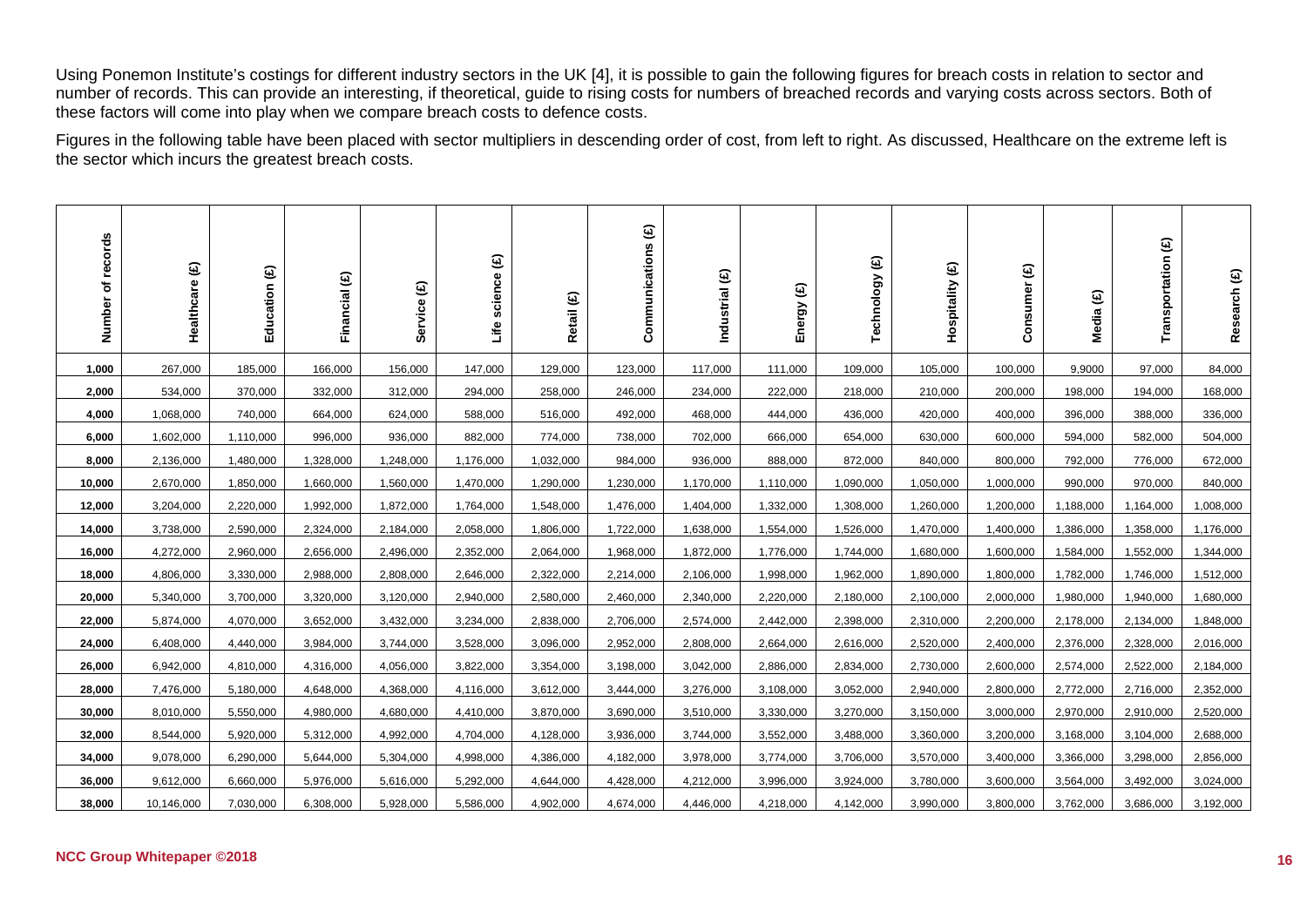| 40,000  | 10,680,000 | 7,400,000  | 6,640,000  | 6,240,000   | 5,880,000  | 5,160,000  | 4,920,000  | 4,680,000  | 4,440,000  | 4,360,000  | 4,200,000  | 4,000,000  | 3,960,000 | 3,880,000 | 3,360,000 |
|---------|------------|------------|------------|-------------|------------|------------|------------|------------|------------|------------|------------|------------|-----------|-----------|-----------|
| 42,000  | 11,214,000 | 7,770,000  | 6,972,000  | 6,552,000   | 6,174,000  | 5,418,000  | 5,166,000  | 4,914,000  | 4,662,000  | 4,578,000  | 4,410,000  | 4,200,000  | 4,158,000 | 4,074,000 | 3,528,000 |
| 44,000  | 11,748,000 | 8,140,000  | 7,304,000  | 6,864,000   | 6,468,000  | 5,676,000  | 5,412,000  | 5,148,000  | 4,884,000  | 4,796,000  | 4,620,000  | 4,400,000  | 4,356,000 | 4,268,000 | 3,696,000 |
| 46,000  | 12,282,000 | 8,510,000  | 7,636,000  | 7,176,000   | 6,762,000  | 5,934,000  | 5,658,000  | 5,382,000  | 5,106,000  | 5,014,000  | 4,830,000  | 4,600,000  | 4,554,000 | 4,462,000 | 3,864,000 |
| 48,000  | 12,816,000 | 8,880,000  | 7,968,000  | 7,488,000   | 7,056,000  | 6,192,000  | 5,904,000  | 5,616,000  | 5,328,000  | 5,232,000  | 5,040,000  | 4,800,000  | 4,752,000 | 4,656,000 | 4,032,000 |
| 50,000  | 13,350,000 | 9,250,000  | 8,300,000  | 7,800,000   | 7,350,000  | 6,450,000  | 6,150,000  | 5,850,000  | 5,550,000  | 5,450,000  | 5,250,000  | 5,000,000  | 4,950,000 | 4,850,000 | 4,200,000 |
| 52,000  | 13,884,000 | 9,620,000  | 8,632,000  | 8,112,000   | 7,644,000  | 6,708,000  | 6396,000   | 6,084,000  | 5,772,000  | 5,668,000  | 5,460,000  | 5,200,000  | 5,148,000 | 5,044,000 | 4,368,000 |
| 54,000  | 14,418,000 | 9,990,000  | 8,964,000  | 8,424,000   | 7,938,000  | 6,966,000  | 6,642,000  | 6,318,000  | 5,994,000  | 5,886,000  | 5,670,000  | 5,400,000  | 5,346,000 | 5,238,000 | 4,536,000 |
| 56,000  | 14,952,000 | 10,360,000 | 9,296,000  | 8,736,000   | 8,232,000  | 7,224,000  | 6,888,000  | 6,552,000  | 6,216,000  | 6,104,000  | 5,880,000  | 5,600,000  | 5,544,000 | 5,432,000 | 4,704,000 |
| 58,000  | 15,486,000 | 10,730,000 | 9,628,000  | 9,048,000   | 8,526,000  | 7,482,000  | 7,134,000  | 6,786,000  | 6,438,000  | 6,322,000  | 6,090,000  | 5,800,000  | 5,742,000 | 5,626,000 | 4,872,000 |
| 60,000  | 16,020,000 | 11,100,000 | 9,960,000  | 9,360,000   | 8,820,000  | 7,740,000  | 7,380,000  | 7,020,000  | 6,660,000  | 6,540,000  | 6,300,000  | 6,000,000  | 5,940,000 | 5,820,000 | 5,040,000 |
| 62,000  | 16,554,000 | 11,470,000 | 10,292,000 | 9,672,000   | 9,114,000  | 7,998,000  | 7,626,000  | 7,254,000  | 6,882,000  | 6,758,000  | 6,510,000  | 6,200,000  | 6,138,000 | 6,014,000 | 5,208,000 |
| 64,000  | 17,088,000 | 11,840,000 | 10,624,000 | 9,984,000   | 9,408,000  | 8,256,000  | 7,872,000  | 7,488,000  | 7,104,000  | 6,976,000  | 6,720,000  | 6,400,000  | 6,336,000 | 6,208,000 | 5,376,000 |
| 66,000  | 17,622,000 | 12,210,000 | 10956,000  | 10,296,000  | 9,702,000  | 8,514,000  | 8,118,000  | 7,722,000  | 7,326,000  | 7,194,000  | 6,930,000  | 6,600,000  | 6,534,000 | 6,402,000 | 5,544,000 |
| 68,000  | 18,156,000 | 12,580,000 | 11,288,000 | 10,608,000  | 9,996,000  | 8,772,000  | 8,364,000  | 7,956,000  | 7,548,000  | 7,412,000  | 7,140,000  | 6,800,000  | 6,732,000 | 6,596,000 | 5,712,000 |
| 70,000  | 18,690,000 | 12,950,000 | 11,620,000 | 10,920,000  | 10,290,000 | 9,030,000  | 8,610,000  | 8,190,000  | 7,770,000  | 7,630,000  | 7,350,000  | 7,000,000  | 6,930,000 | 6,790,000 | 5,880,000 |
| 72,000  | 19,224,000 | 13,320,000 | 11,952,000 | 11,232,000  | 10,584,000 | 9,288,000  | 8,856,000  | 8,424,000  | 7,992,000  | 7,848,000  | 7,560,000  | 7,200,000  | 7,128,000 | 6,984,000 | 6,048,000 |
| 74,000  | 19,758,000 | 13,690,000 | 12,284,000 | 11,544,000  | 10,878,000 | 9,546,000  | 9,102,000  | 8,658,000  | 8,214,000  | 8,066,000  | 7,770,000  | 7,400,000  | 7,326,000 | 7,178,000 | 6,216,000 |
| 76,000  | 20,292,000 | 14,060,000 | 12,616,000 | 11,,856,000 | 11,172,000 | 9,804,000  | 9,348,000  | 8,892,000  | 8,436,000  | 8,284,000  | 7,980,000  | 7,600,000  | 7,524,000 | 7,372,000 | 6,384,000 |
| 78,000  | 20,826,000 | 14,430,000 | 12,948,000 | 12,168,000  | 11,466,000 | 10,062,000 | 9,594,000  | 9,126,000  | 8,658,000  | 8,502,000  | 8,190,000  | 7,800,000  | 7,722,000 | 7,566,000 | 6,552,000 |
| 80,000  | 21,360,000 | 14,800,000 | 13,280,000 | 12,480,000  | 11,760,000 | 10,320,000 | 9,840,000  | 9,360,000  | 8,880,000  | 8,720,000  | 8,400,000  | 8,000,000  | 7,920,000 | 7,760,000 | 6,720,000 |
| 100,000 | 26,700,000 | 18,500,000 | 16,600,000 | 15,600,000  | 14,700,000 | 12,900,000 | 12,300,000 | 11,700,000 | 11,100,000 | 10,900,000 | 10,500,000 | 10,000,000 | 9,900,000 | 9,700,000 | 8,400,000 |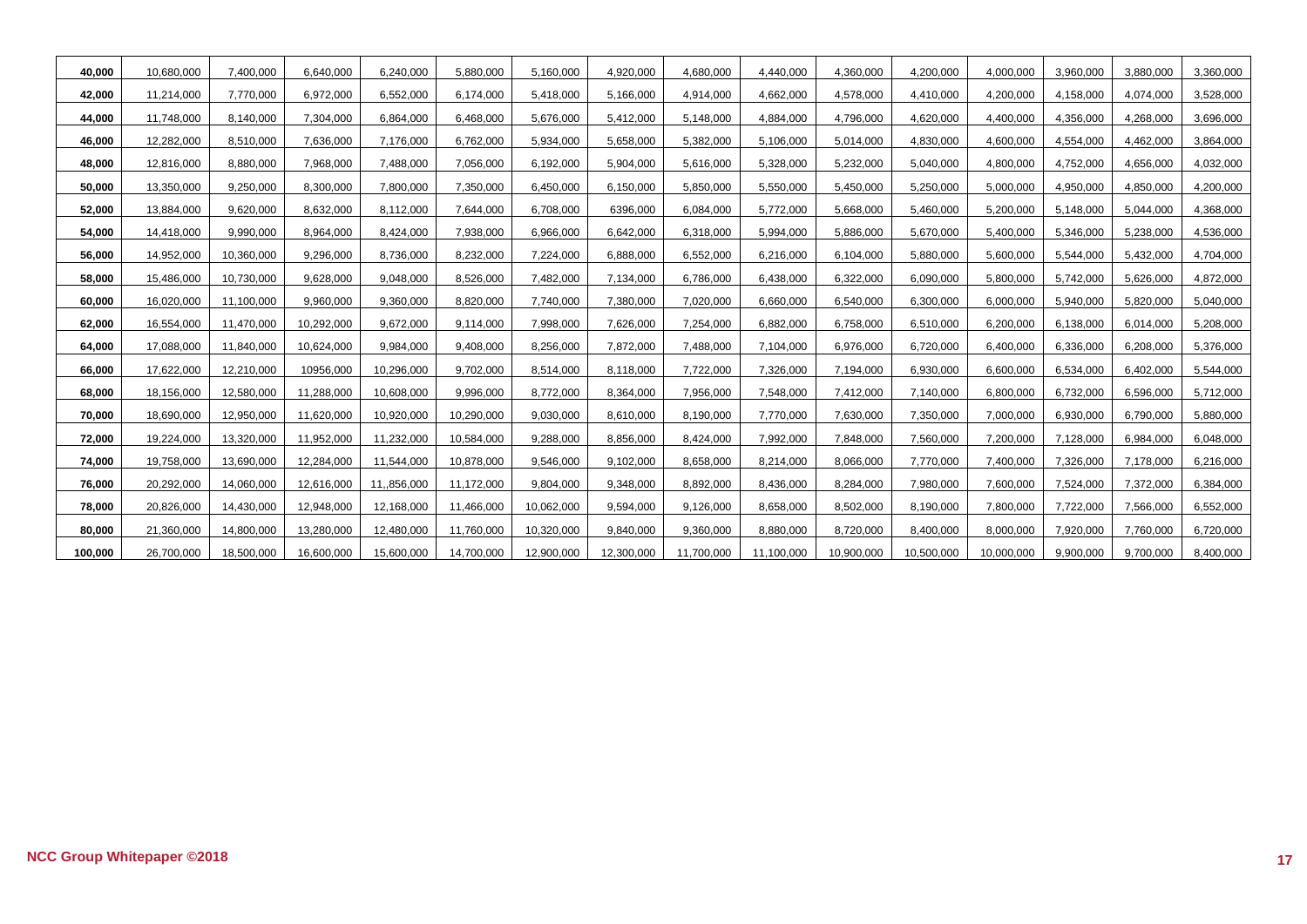## **6. Prevention & defence costs**

Prevention of an attack cannot be guaranteed but is clearly much more likely when effective defences are in place. Effective defences, of course, require an investment of both time and money. For our purposes the expression 'monetary costs' can be freely exchanged with the expression 'resources', and includes extra staffing, security software and, where necessary, additional devices such as firewalls and servers, as explained below.

The defence costs can be primarily viewed under two broad categories; operational costs and development costs. In this context, operational costs encompasses the following:

- 1. Asset tracking, whereby an organisation must list both the data assets to be protected and the software which interacts with the data and must consequently be patched or updated.
- 2. The costs of various security-related hardware and software such as firewalls, anti-virus, etc.
- 3. The costs of any additional staffing to handle the increased workload of updating software, operating security-related software, responding to incidents, etc.

Development costs would only apply to an organisation developing its own software and would vary considerably, depending on the number and size of applications being developed and maintained. As the cost of secure development also takes us into the arena of whether applications are being used by external entities and clients, thus exposing them to attacks too, it will be disregarded here. This is partly in order to avoid unnecessary complexity and partly because it cannot be applied universally across the potential victims in the same manner as the operational costs.

### **6.1 Initial operational setup costs**

Initial setup costs cover software licences and the resources needed to implement operational systems and procedures. This includes people-hours spent installing and setting up any new defensive hardware and software such as firewalls and people-hours spent on configuration. Configuration activities would include ensuring a secure build for all operating systems used by the organisation and ensuring that patch-management systems are in place to keep software updated.

### **6.2 Annual operational costs**

Maintaining secure IT operations incurs an annual cost, mainly from software support licences and additional people-hours. The man-hours spent on software support includes patching of normal business systems and the patching and maintenance of defence systems. Additional people-hours are needed for incident response and daily monitoring activities such as reviewing application logs.

One way to project staff costs is to look at the tasks needed in order to maintain the operational security systems and to budget for any additional staff as necessary.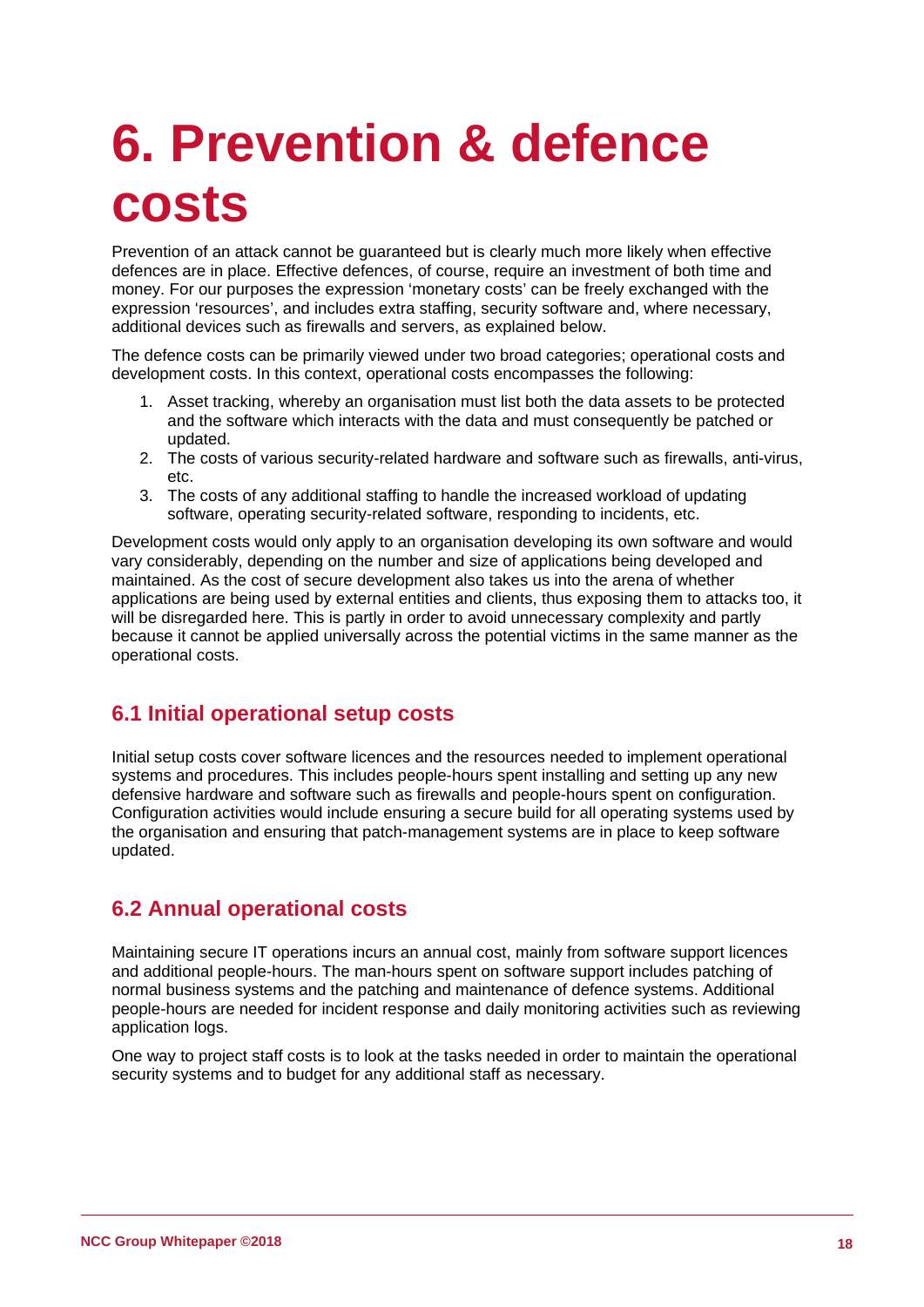### **6.3 The SANS security costing model**

A paper from SANS institute, Budgeting Critical Security Controls [17], provides a cost model for implementing operational security, assuming the use of standard Microsoft functionality inherent with the existing Microsoft Active Directory environment. It provides two cost ranges; one for small to medium IT estates and another for medium to large IT estates, as shown below.

| <b>Solution</b>            | Low range | <b>High range</b> |
|----------------------------|-----------|-------------------|
| Asset inventory database   | \$30,000  | \$150,000         |
| Device scanners            | \$50,000  | \$300,000         |
| Network access control     | \$500,000 | \$1,200,000       |
| Logging/alerting/analytics | \$300,000 | \$700,000         |
| Total                      | \$880,000 | \$2,350,000       |

#### **Technology solution budget ranges**

Using a conversion rate of 0.75 US Dollars to 1 GBP we get a low range figure of £660,000 and a high range figure of £1,762,500.

### **6.4 Annual costs**

In addition to the SANS implementation costs discussed above, some annual costs have been included to take account of the costs of staffing and consultancy. These are based on the following guidelines or assumptions:

#### **Estimated UK IT staff costings (average figures using job postings)**

| Penetration tester:    | £50,000 to £75,000 pa each |
|------------------------|----------------------------|
| Systems administrator: | £40,000 to £60,000 pa each |
| Security analyst:      | £40,000 pa each            |

#### **Estimated staff time**

| Monitor IPS/logs:         | 1 person-day/month/system                                                                       |
|---------------------------|-------------------------------------------------------------------------------------------------|
| Backing up:               | 1 person-day/month/system                                                                       |
| Patching:                 | 1 person-day/month                                                                              |
| Configuration:            | 5 person-day/month/system                                                                       |
| estate and risk appetite) | Testing disaster recovery plan (DRP): 10 man-days - quarterly or annually (depending on size of |

#### **Estimated annual staff costs in relation to number of records**

| Number of records | System administrator costs $(E)$ | Security analyst costs (£) |
|-------------------|----------------------------------|----------------------------|
| $<$ 10,000        | 40,000                           | N/A                        |
| 10,000-76,000     | 40,000                           | 40,000                     |
| 76,000-1,000,000  | 80,000                           | 40,000                     |

#### **Estimated external consultancy time**

Annual penetration testing estimated costs for small, medium and large infrastructure are broken down roughly as follows. These have been incorporated into annual costs in the following section using £1,000 per day as a typical guideline cost for penetration testing and assuming five to ten days for a small organisation, and a larger numbers of days for larger organisations. Clearly this is a guideline only as the costs of a penetration test would vary according not only to the number of assets, but also the complexity, types and variety of systems.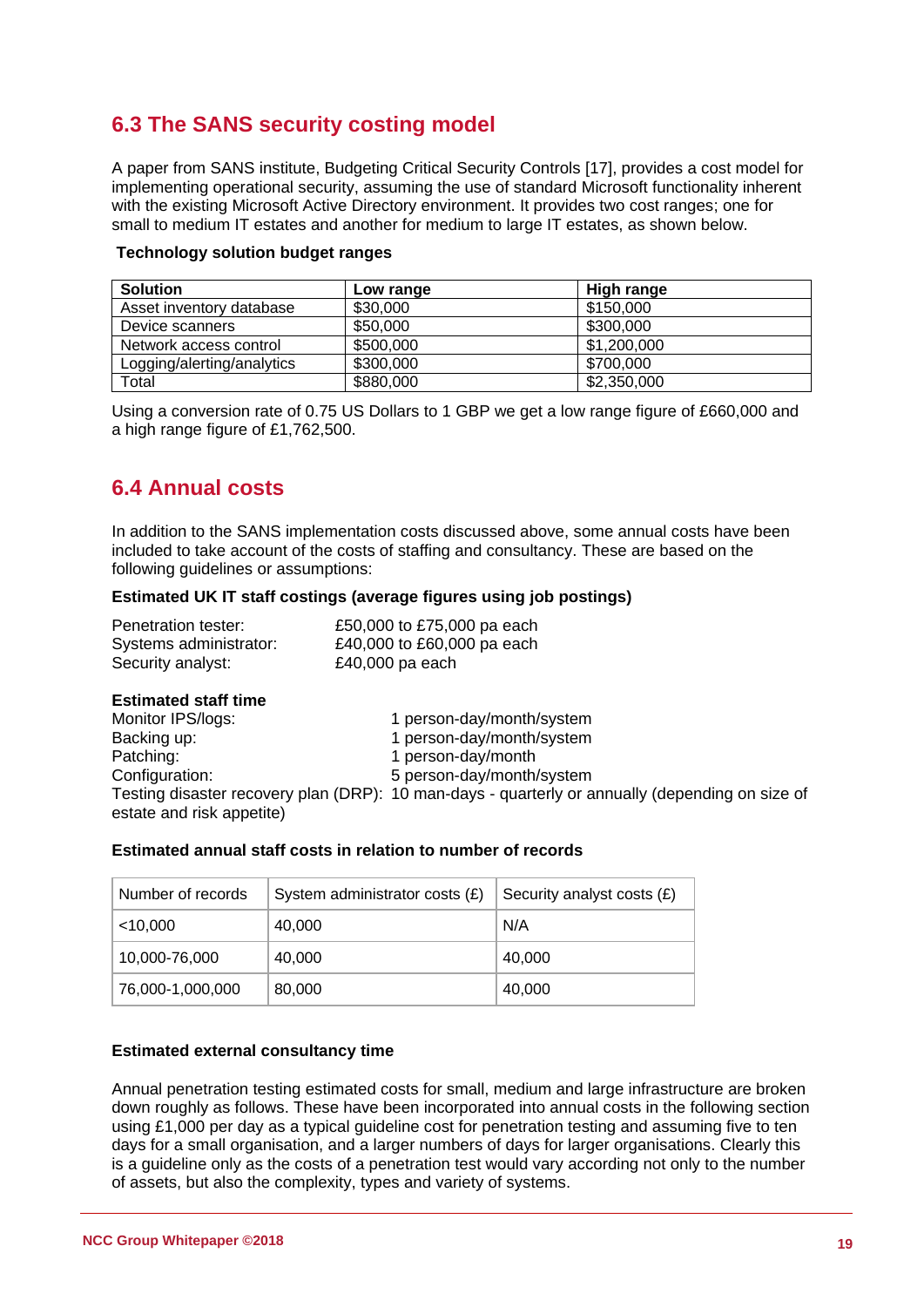| Small  | £5,000 to £10,000    |  |  |
|--------|----------------------|--|--|
| Medium | £20,000 to £40,000   |  |  |
| Large  | £50,000 to £100,000* |  |  |

\*This is a figure for a single upfront larger test (or group of tests) of anything from 15 days upwards (reaching high numbers for large multinationals), followed by smaller subsequent annual tests of 5 to 15 days. For very large organisations this figure could vary further dependent on the amount of specialist software that has been written internally, size of IT estate, etc.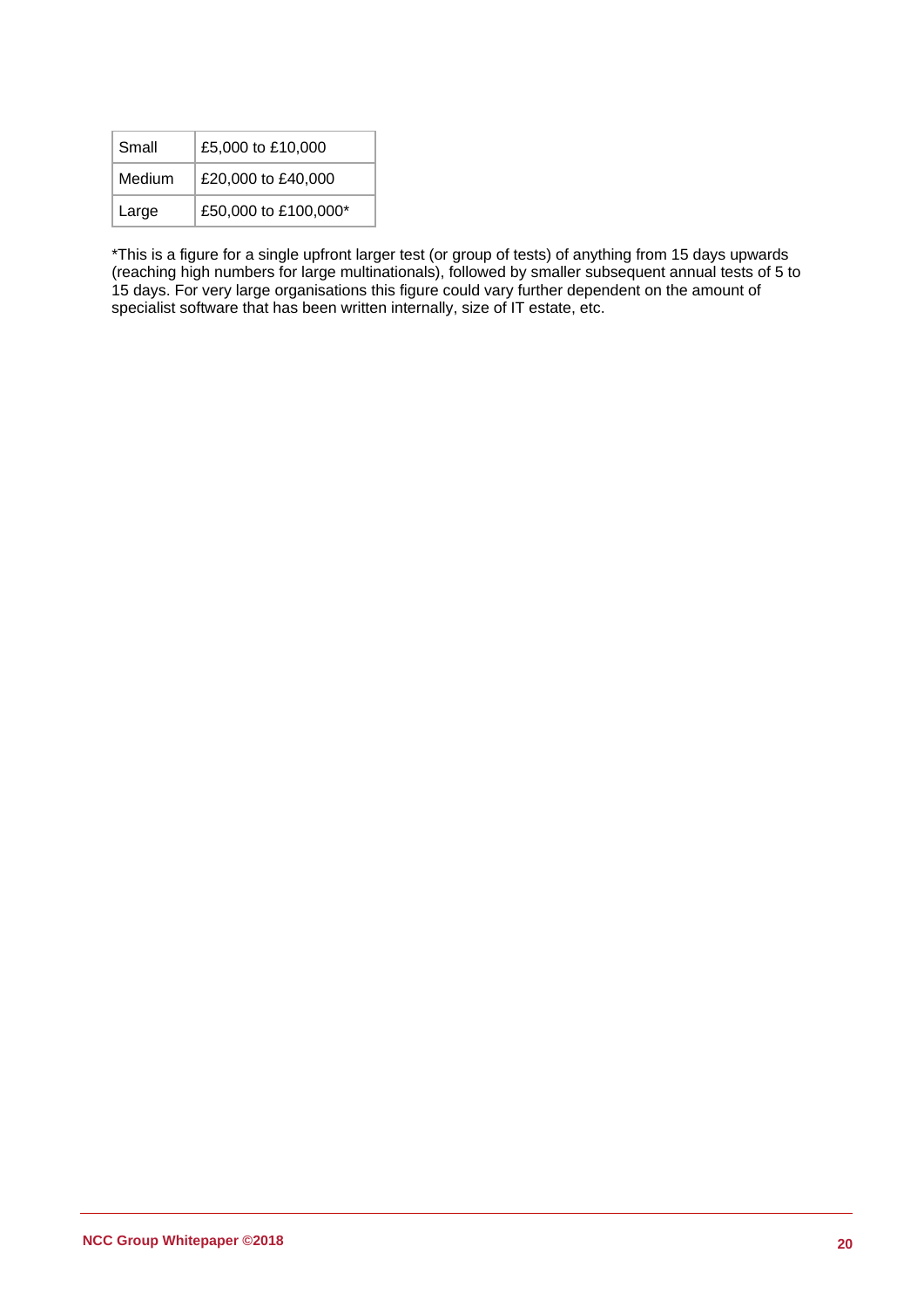### **7. Defence costs compared to breach costs**

The above discussion about the monetary costs of security gives cause for consideration of the value obtained from a cyber security implementation. At what point, if any, does a security programme fail to justify its costs? Utilising the Ponemon Institute figures [4] for breach costs and the defence cost figures discussed in the preceding section it becomes possible to compare defence costs to breach costs in order to provide a quantitative justification for implementing cyber defences.

The defence costs are chiefly influenced by the size of the IT estate; mainly the presence of internet-facing hosts, and the size of any internal estate. It has been assumed that an increase in the number of records held by an organisation will be accompanied by a corresponding increase in the size of the organisation's IT estate. This assumption underpins the estimated defence costs which increase broadly in line with the number of records.

As can be seen from the table below, each industry has a tipping point where the number of records that could be affected increases the theoretical costs of a breach to the point where it becomes cheaper to put preventative measures in place, rather than suffer a breach. This does, of course assume that the measures which are implemented will be effective and that the number of past breaches can be used as a predictor of the likelihood of future attacks.

### **7.1 Other considerations**

Although each individual case is different, the figures could be viewed as a justification for reduced security spending in some sectors where an entity has a small number of records and low theoretical cost per record. If tempted by this idea, it's important to bear in mind that these figures show past numbers of breaches which means they are not necessarily a guide to future breaches and that they only show successful attacks, not the total number of attacks.

In addition, it may be tempting to view the small number of reportable breaches in the marketing and media sectors as validating a lower spend on cyber defence. It is important to bear in mind that there is a possibility of high indirect costs in these sectors, particularly if exceptionally litigious clients have been affected.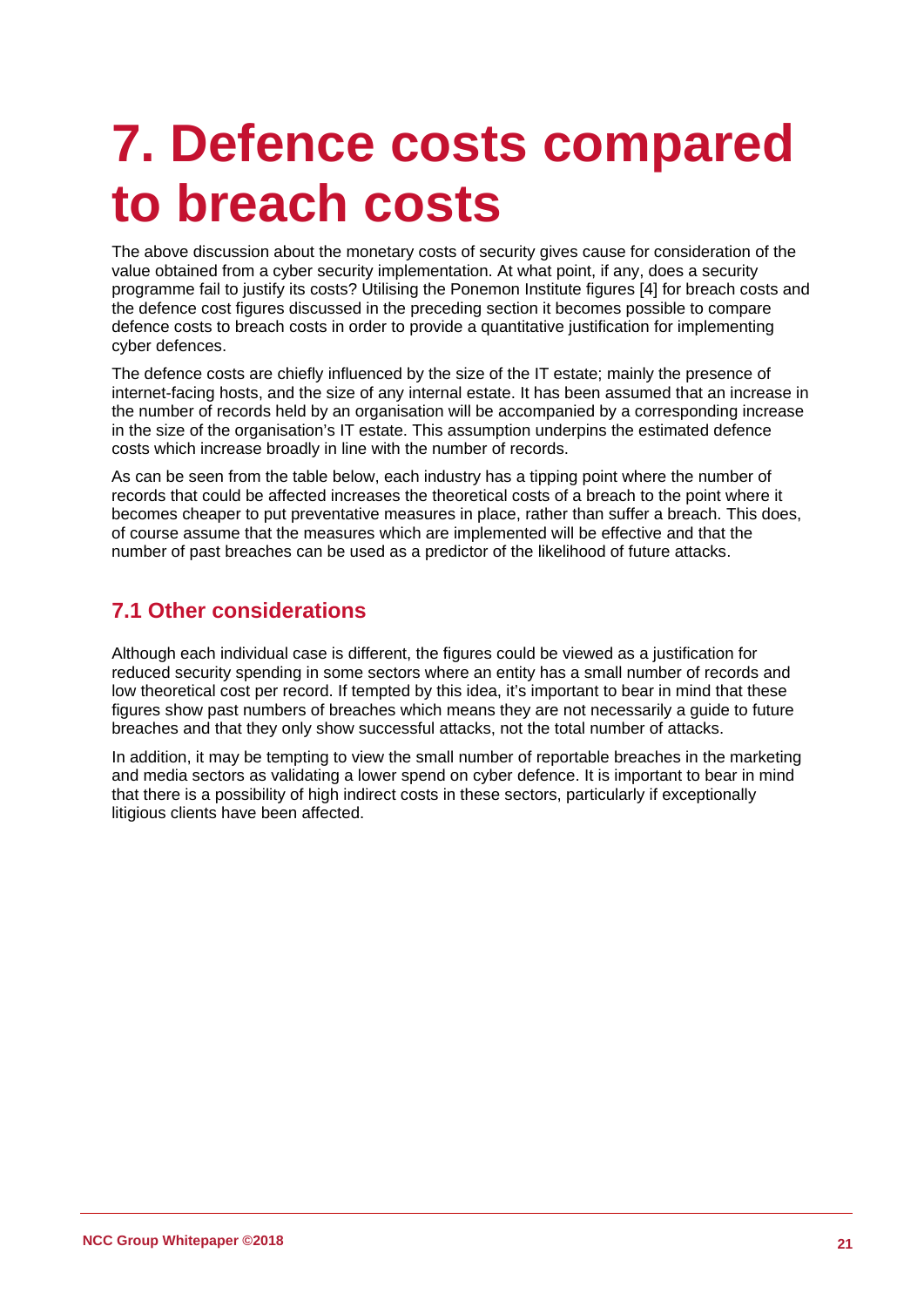As we can see below, there is a cut-off point where the average theoretical cost of a single breach exceeds the cost of the first year's defence implementation, occurring between 5,000 and 6,000 records. Any organisation possessing 6,000 records or more could be viewed as taking a risk of monetary losses if inadequate defences are implemented.

| <b>Number of records</b> | <b>Initial defence</b><br>costs | <b>Annual defence</b><br>staffing costs | <b>Annual</b><br>consultancy<br>costs | Total 1 <sup>st</sup> year<br>cost | Average<br>breach cost |
|--------------------------|---------------------------------|-----------------------------------------|---------------------------------------|------------------------------------|------------------------|
| 1,000                    | 656,040                         | 40,000                                  | 1,000                                 | 697,040                            | 120,000                |
| 2,000                    | 656,040                         | 40,000                                  | 1,000                                 | 697,040                            | 240,000                |
| 4,000                    | 656,040                         | 40,000                                  | 1,000                                 | 697,040                            | 480,000                |
| 5,000                    | 656,040                         | 40,000                                  | 1,000                                 | 697,040                            | 600,000                |
| 6,000                    | 656,040                         | 40,000                                  | 1,000                                 | 697,040                            | 720,000                |
| 8,000                    | 656,040                         | 40,000                                  | 1,000                                 | 697,040                            | 960,000                |
| 10,000                   | 656,040                         | 40,000                                  | 5,000                                 | 701,040                            | 1,200,000              |
| 12,000                   | 656,040                         | 40,000                                  | 5,000                                 | 701,040                            | 1,440,000              |
| 14,000                   | 656,040                         | 40,000                                  | 5,000                                 | 701,040                            | 1,680,000              |
| 16,000                   | 656,040                         | 40,000                                  | 5,000                                 | 701,040                            | 1,920,000              |
| 18,000                   | 656,040                         | 40,000                                  | 5,000                                 | 701,040                            | 2,160,000              |
| 20,000                   | 656,040                         | 40,000                                  | 5,000                                 | 701,040                            | 2,400,000              |
| 22,000                   | 656,040                         | 40,000                                  | 5,000                                 | 701,040                            | 2,640,000              |
| 30,000                   | 656,040                         | 40,000                                  | 5,000                                 | 701,040                            | 3,600,000              |
| 40,000                   | 656,040                         | 80,000                                  | 5,000                                 | 741,040                            | 4,800,000              |
| 50,000                   | 1,751,925                       | 80,000                                  | 10,000                                | 1,841,925                          | 6,000,000              |
| 60,000                   | 1,751,925                       | 80,000                                  | 10,000                                | 1,841,925                          | 7,200,000              |
| 70,000                   | 1,751,925                       | 80,000                                  | 10,000                                | 1,841,925                          | 8,400,000              |
| 80,000                   | 1,751,925                       | 120,000                                 | 10,000                                | 1,881,925                          | 9,600,000              |
| 100,000                  | 1,751,925                       | 120,000                                 | 10,000                                | 1,881,925                          | 12,000,000             |
| 150,000                  | 1,751,925                       | 120,000                                 | 10,000                                | 1,881,925                          | 18,000,000             |
| 200,000                  | 1,751,925                       | 160,000                                 | 10,000                                | 1,921,925                          | 24,000,000             |
| 500,000                  | 1,751,925                       | 160,000                                 | 15,000                                | 1,926,925                          | 60,000,000             |
| 1,000,000                | 1,751,925                       | 160,000                                 | 15,000                                | 1,926,925                          | 120,000,000            |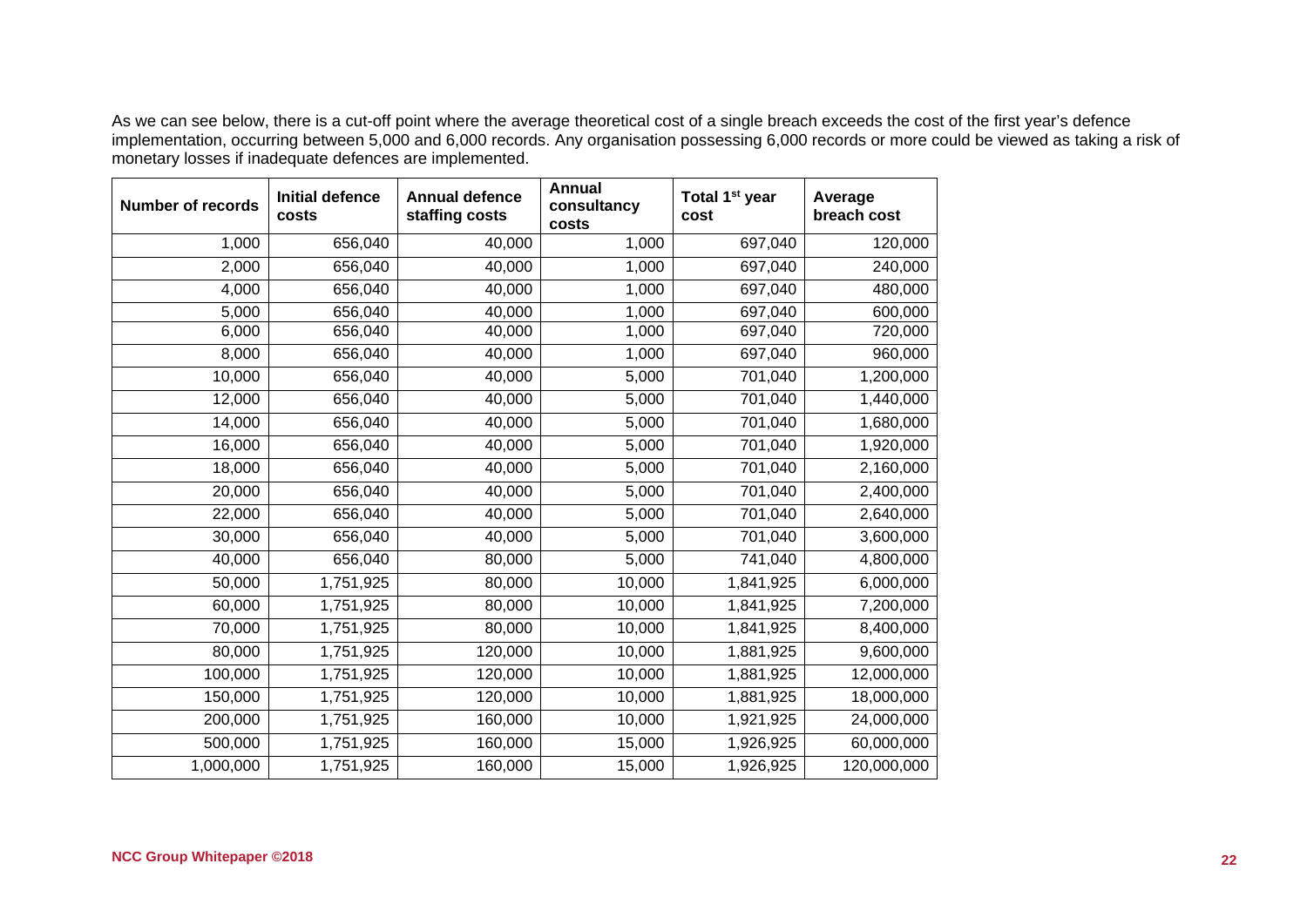### **7.2 Summary**

In summary, it can be seen that the theoretical cost of a breach varies by sector and by the size of an entities' IT estate, regardless of whether we view estate size as proportional to turnover or proportional to number of records. This means that a cut-off point exists that varies across sectors where it is *theoretically* cheaper to ignore security for an entity with a small number of records or small annual turnover.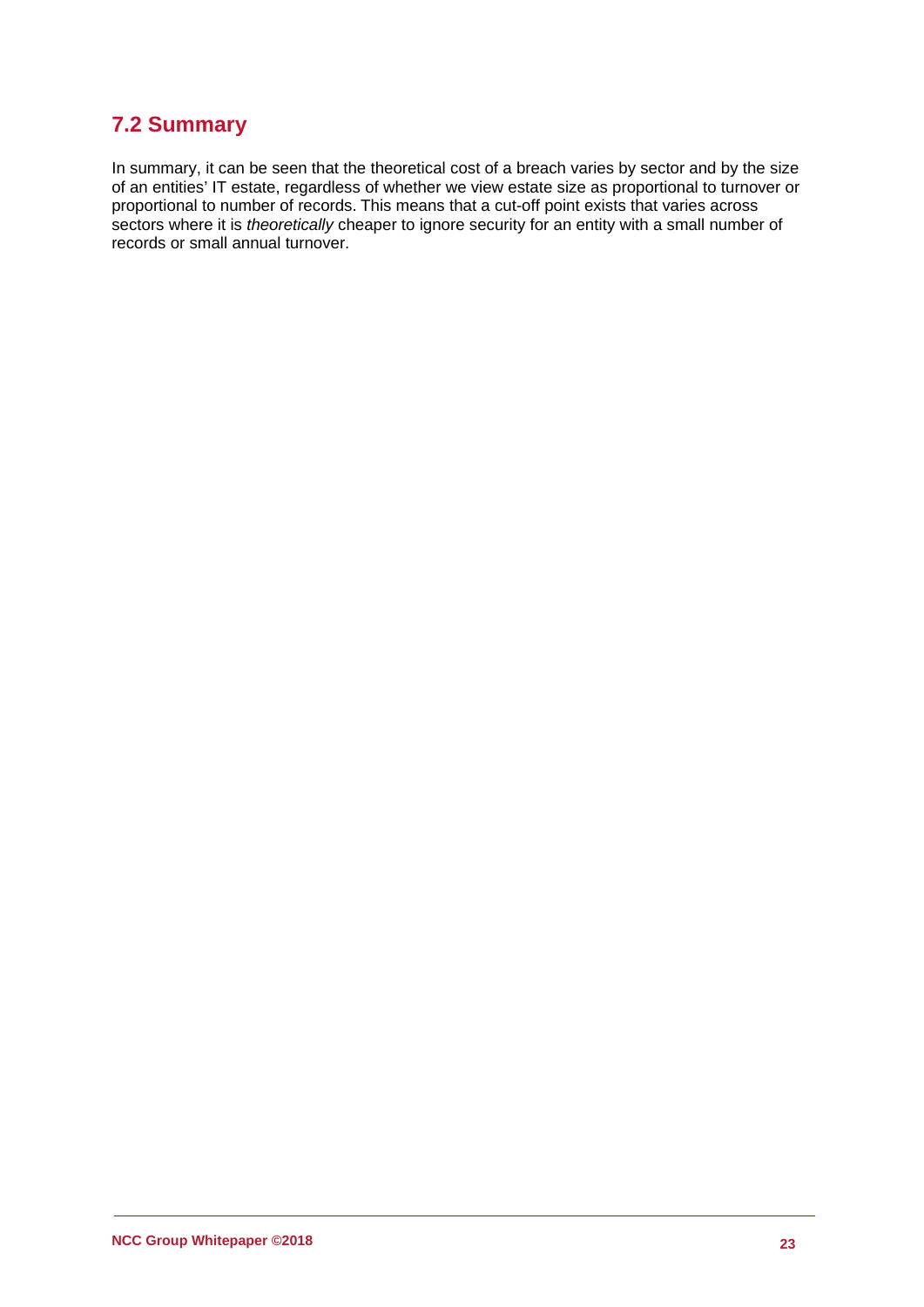## **8. Theory vs reality**

*"In theory there's no difference between theory and practice, but in practice there is"* – Yogi Berra

Although the previous discussions have used average or theoretical costings and theoretical likelihoods of attack, it is helpful to discuss a real case where the facts are known and where we can investigate the theoretical costs in comparison to the actual, known costs. In this respect, the notorious TalkTalk breach that took place in 2015 serves as a useful example as many of the direct and indirect losses involved have been disclosed. The breach took place in October 2015 and took the form of a SQL injection attack which resulted in a compromise of 157,000 records [18].

### **8.1 Breach costs**

Using Ponemon Institute's per capita multiplier for communications companies of £123 and the official TalkTalk figure of 157,000 records we get a projected theoretical cost of £19,311,000. When comparing this to the costs taken from TalkTalk's annual report [19], we get an actual cost of £60,000,000 [20].

The firm was fined £400,000, which was a record at the time, although the upcoming introduction of heavier fines under General Data Protection Regulation (GDPR) could have seen a much larger financial impact were the same incident to take place at some point in the post-GDPR future.

In addition, further indirect costs can be implied from a loss of 100,000 customers [21] over the following year and a drop in share prices [22].

### **8.2 Defence costs**

Unlike the breach costs, the size of the TalkTalk IT infrastructure is more a matter of speculation and we cannot discuss defence costs with the same degree of accuracy as the breach costs. However, for a telecommunications company with 3.97 million customers at the time of the attack it is safe to assume a very large IT estate.

We can also assume, at the very least, an initial set up cost equal to the high end of the SANS estimate of £1,751,925. For such a large estate, it is probably safe to assume one additional security manager in the region of £120,000 pa, plus ten additional security-based system administrators at a total of £400,000 pa and ten security analysts at a total of £400,000 pa.

An additional security consultancy programme of 50 days to cover infrastructure and application assessments would cost a further £50,000 per year.

This gives a total of £2,721,925 for operational security costs. While it ignores any costs associated with secure software development and penetration testing of the web site, it is significantly less than the actual losses suffered, which emphasises the danger of relying on a theoretical cost and the potential pitfalls of providing inadequate resources for defence.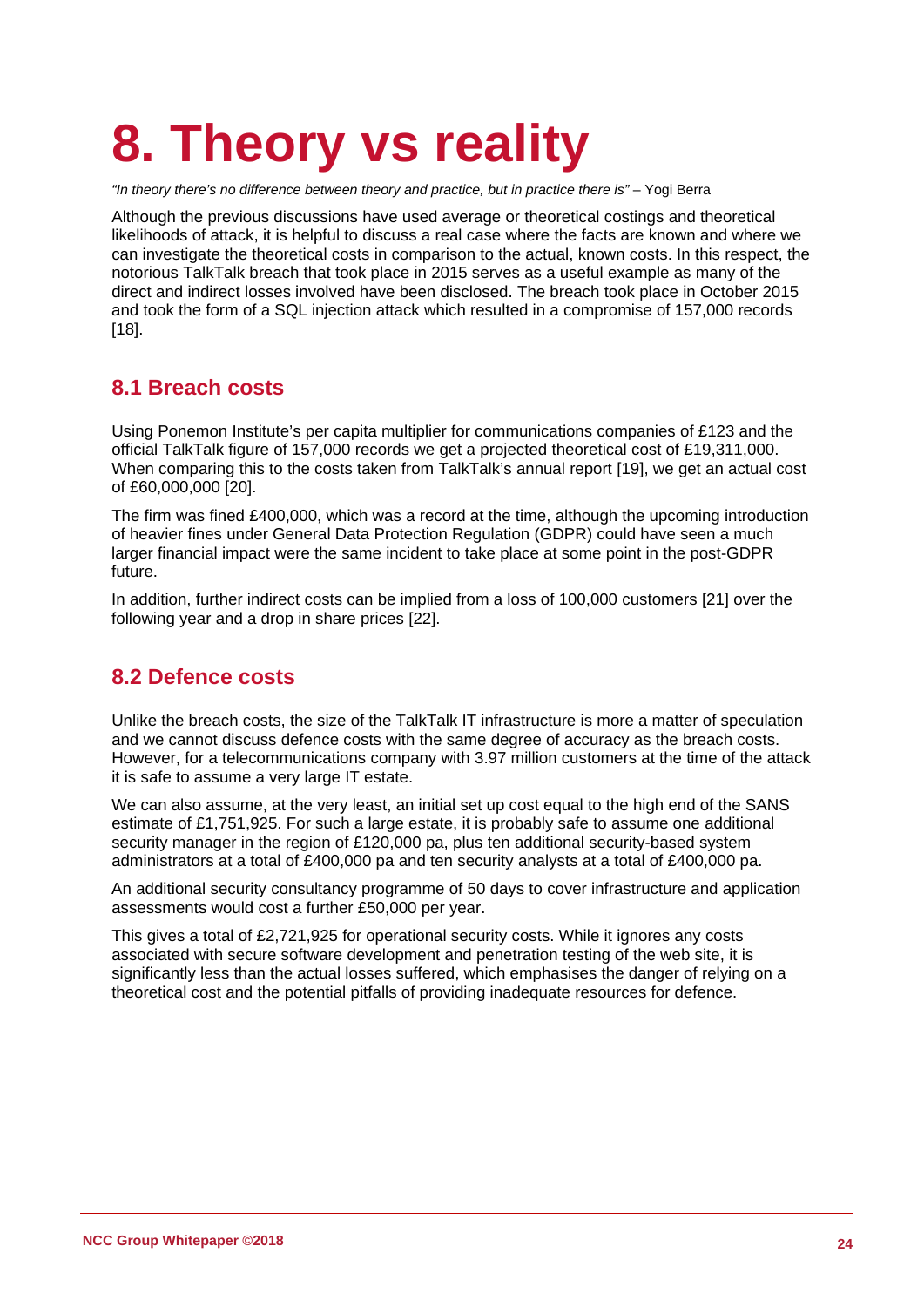## **9. Conclusion**

As we have seen, the risks of not implementing defences vary across sectors and greatly increase for larger numbers of records. While a theoretical cut-off point appears to exist where it may appear to be cheaper to not implement defences, this should be treated with caution. Comparisons of theoretical costs to actual costs indicate that this theoretical cut-off point may exist for a far smaller total number of records than indicated by the figures in this report. An attempt to gamble with the likelihood and cost in this way may have far more serious consequences than expected.

The disparities in this single example earlier in the document, between theoretical costs and direct costs showed costs for this real-life example to be three times the theoretical cost. This emphasises that all figures for projected costs and losses in this document should be treated with caution and not used as a definitive set of rules.

As stated elsewhere, the regulatory environment in sectors such as healthcare means that implementing defences is not optional and the only genuine consideration is how to effectively defend resources.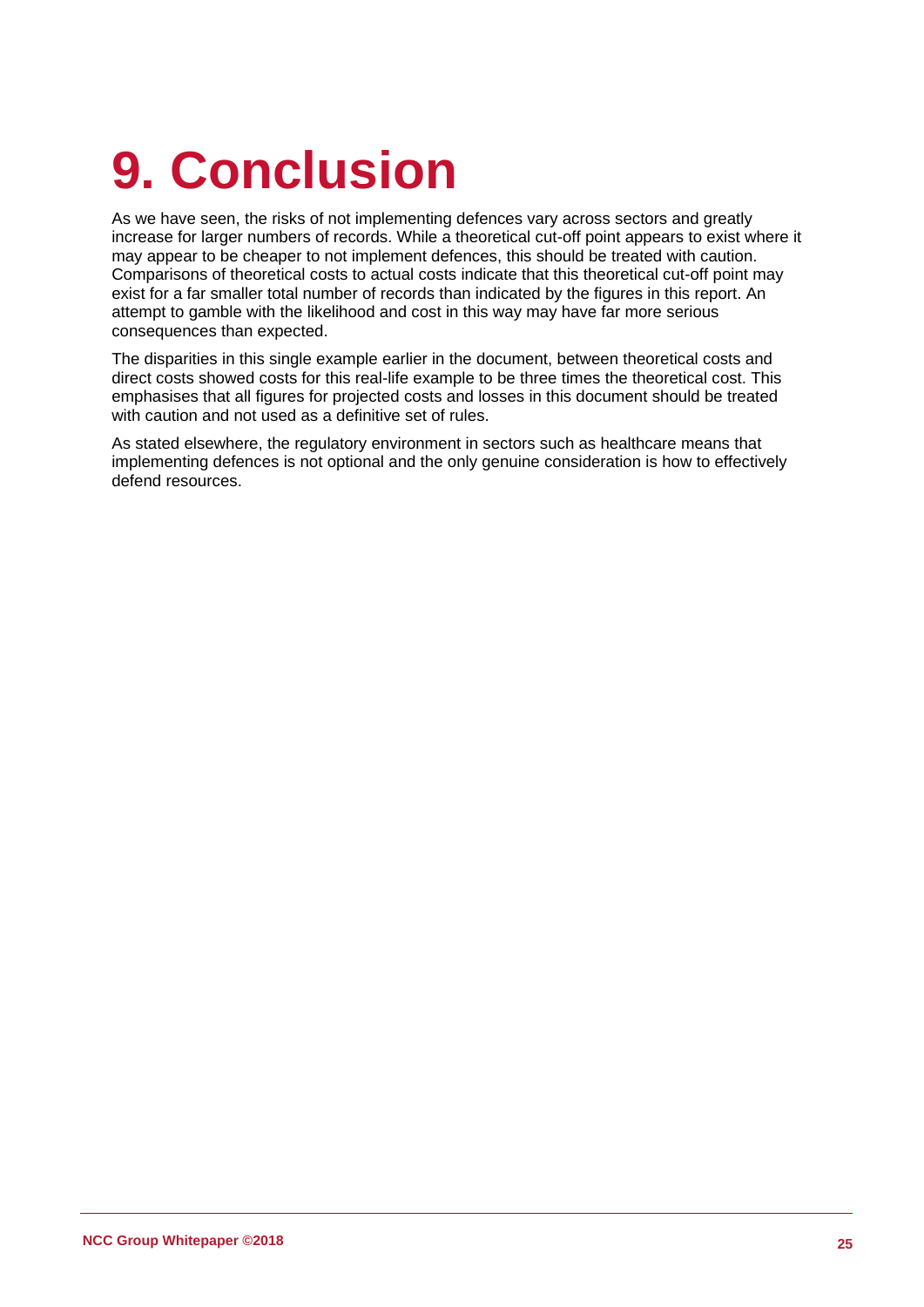## **10. References**

[1] [https://www.reuters.com/article/us-cybersecurity-hospitals/your-medical-record-is-worth-more](https://www.reuters.com/article/us-cybersecurity-hospitals/your-medical-record-is-worth-more-to-hackers-than-your-credit-card-idUSKCN0HJ21I20140924)[to-hackers-than-your-credit-card-idUSKCN0HJ21I20140924](https://www.reuters.com/article/us-cybersecurity-hospitals/your-medical-record-is-worth-more-to-hackers-than-your-credit-card-idUSKCN0HJ21I20140924)

[2]<https://www.mcafee.com/uk/about/news/2016/q4/20161026-01.aspx>

[3] [https://bitcoinmagazine.com/articles/cryptomining-malware-fuels-most-remote-code](https://bitcoinmagazine.com/articles/cryptomining-malware-fuels-most-remote-code-execution-attacks-study/)[execution-attacks-study/](https://bitcoinmagazine.com/articles/cryptomining-malware-fuels-most-remote-code-execution-attacks-study/)

[4]<https://www-01.ibm.com/common/ssi/cgi-bin/ssialias?htmlfid=SEL03130WWEN&>

[5]<https://ico.org.uk/action-weve-taken/data-security-incident-trends/>

[6]<https://www-01.ibm.com/common/ssi/cgi-bin/ssialias?htmlfid=SEL03094WWEN>

[7] https://www.ons.gov.uk/businessindustryandtrade/business/activitysizeandlocation/bulletins/u [kbusinessactivitysizeandlocation/2016](https://www.ons.gov.uk/businessindustryandtrade/business/activitysizeandlocation/bulletins/ukbusinessactivitysizeandlocation/2016)

[8]<http://www.idtheftcenter.org/2016databreaches.html>

[9]<https://www.gov.uk/government/organisations>

[10] [https://www.gov.uk/government/publications/charity-register-statistics/recent-charity-register](https://www.gov.uk/government/publications/charity-register-statistics/recent-charity-register-statistics-charity-commission)[statistics-charity-commission](https://www.gov.uk/government/publications/charity-register-statistics/recent-charity-register-statistics-charity-commission)

[11]<http://www.lgiu.org.uk/local-government-facts-and-figures/>

[12]<http://www.marketingquotes.co.uk/marketing-pr-agency/uk-marketing-companies/>

[13]<https://www.gov.uk/government/organisations> [https://en.wikipedia.org/wiki/List\\_of\\_political\\_parties\\_in\\_the\\_United\\_Kingdom](https://en.wikipedia.org/wiki/List_of_political_parties_in_the_United_Kingdom)

[14]<https://switch.which.co.uk/energy-suppliers/suppliers-atoz.html>

[15]<https://www-03.ibm.com/press/us/en/pressrelease/47022.wss>

[16] [https://www.cbronline.com/news/cybersecurity/breaches/cost-of-a-data-breach-soars-20](https://www.cbronline.com/news/cybersecurity/breaches/cost-of-a-data-breach-soars-20-revenue-hacking-goes-classic-corporate/) [revenue-hacking-goes-classic-corporate/](https://www.cbronline.com/news/cybersecurity/breaches/cost-of-a-data-breach-soars-20-revenue-hacking-goes-classic-corporate/)

[17] [https://www.sans.org/reading-room/whitepapers/critical/budgeting-critical-security-controls-](https://www.sans.org/reading-room/whitepapers/critical/budgeting-critical-security-controls-36652)[36652](https://www.sans.org/reading-room/whitepapers/critical/budgeting-critical-security-controls-36652)

[18] [https://www.theguardian.com/business/2015/nov/06/nearly-157000-had-data-breached-in](https://www.theguardian.com/business/2015/nov/06/nearly-157000-had-data-breached-in-talktalk-cyber-attack)[talktalk-cyber-attack](https://www.theguardian.com/business/2015/nov/06/nearly-157000-had-data-breached-in-talktalk-cyber-attack)

[19]<https://www.talktalkgroup.com/articles/talktalkgroup/2016/Annual-Report-2016>

[20] [https://www.theregister.co.uk/2016/02/02/talktalk\\_hack\\_cost\\_60m\\_lost\\_100k\\_customers/](https://www.theregister.co.uk/2016/02/02/talktalk_hack_cost_60m_lost_100k_customers/)

[21] [https://www.theguardian.com/business/2016/feb/02/talktalk-cyberattack-costs-customers](https://www.theguardian.com/business/2016/feb/02/talktalk-cyberattack-costs-customers-leave)[leave](https://www.theguardian.com/business/2016/feb/02/talktalk-cyberattack-costs-customers-leave)

[22] [http://www.cityam.com/228714/talktalk-share-price-plunges-twice-as-deep-as-sony](http://www.cityam.com/228714/talktalk-share-price-plunges-twice-as-deep-as-sony-carphone-warehouse-barclays-and-ebay-after-cyber-attacks)[carphone-warehouse-barclays-and-ebay-after-cyber-attacks](http://www.cityam.com/228714/talktalk-share-price-plunges-twice-as-deep-as-sony-carphone-warehouse-barclays-and-ebay-after-cyber-attacks)